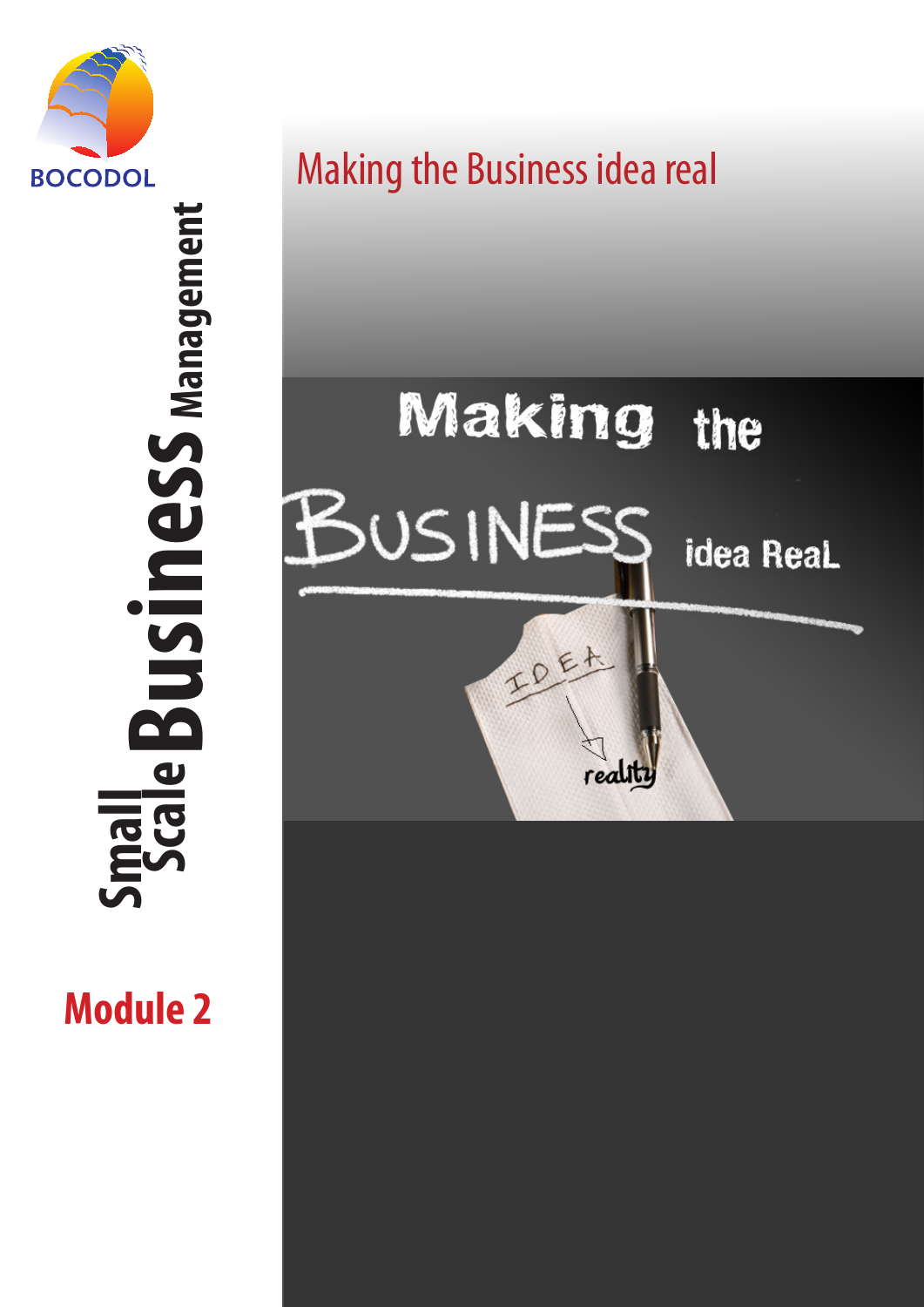### **ACKNOWLEGEMENTS**

This module is a product of many people who worked hard to see it ready for use by BOCODOL learners. BOCODOL wishes to acknowledge contributions of the following

Revision Team Kelesitse Baikepi Tebogo Moagi Lobakeng Eric Setabo Yunobia Segokgo

Writing Team Kwirirai Zvevhu Eric Simukanga Stanley Tichapondwa Modesto Lobakeng Eric Setabo Frances Combs Annabel Catherine Dunn Yunobia Segokgo Felicity Chitonho

© 2011 BOCODOL The 2006 Winner of the Commonwealth of Learning Award of Excellence for the Institutional Achievement in Distance Education

First Edition Published 2002 Revised Edition Published 2011

Please direct correspondence to: The Executive Director BOCODOL Private Bag BO 187 Tel: 3646100 Fax: 3181473 Gaborone, Botswana ISBN 99912- 86 – 09 – 4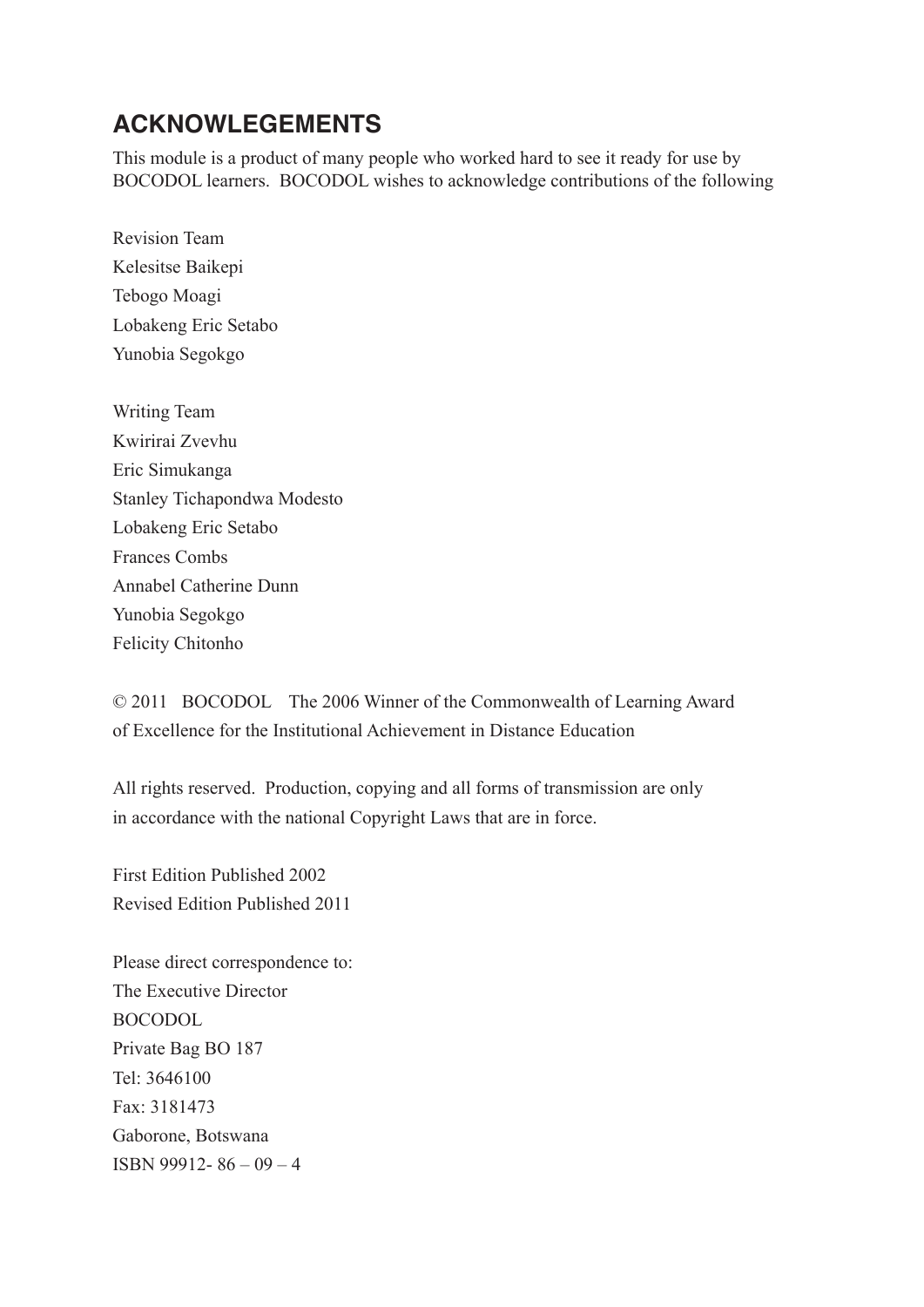### **Contents Page**

| Introduction to Module 2                           | $\mathbf{1}$ |
|----------------------------------------------------|--------------|
| <b>Topic 1:</b> Developing the business ideas      |              |
| <b>Topic 2:</b> How feasible is your business idea | 14           |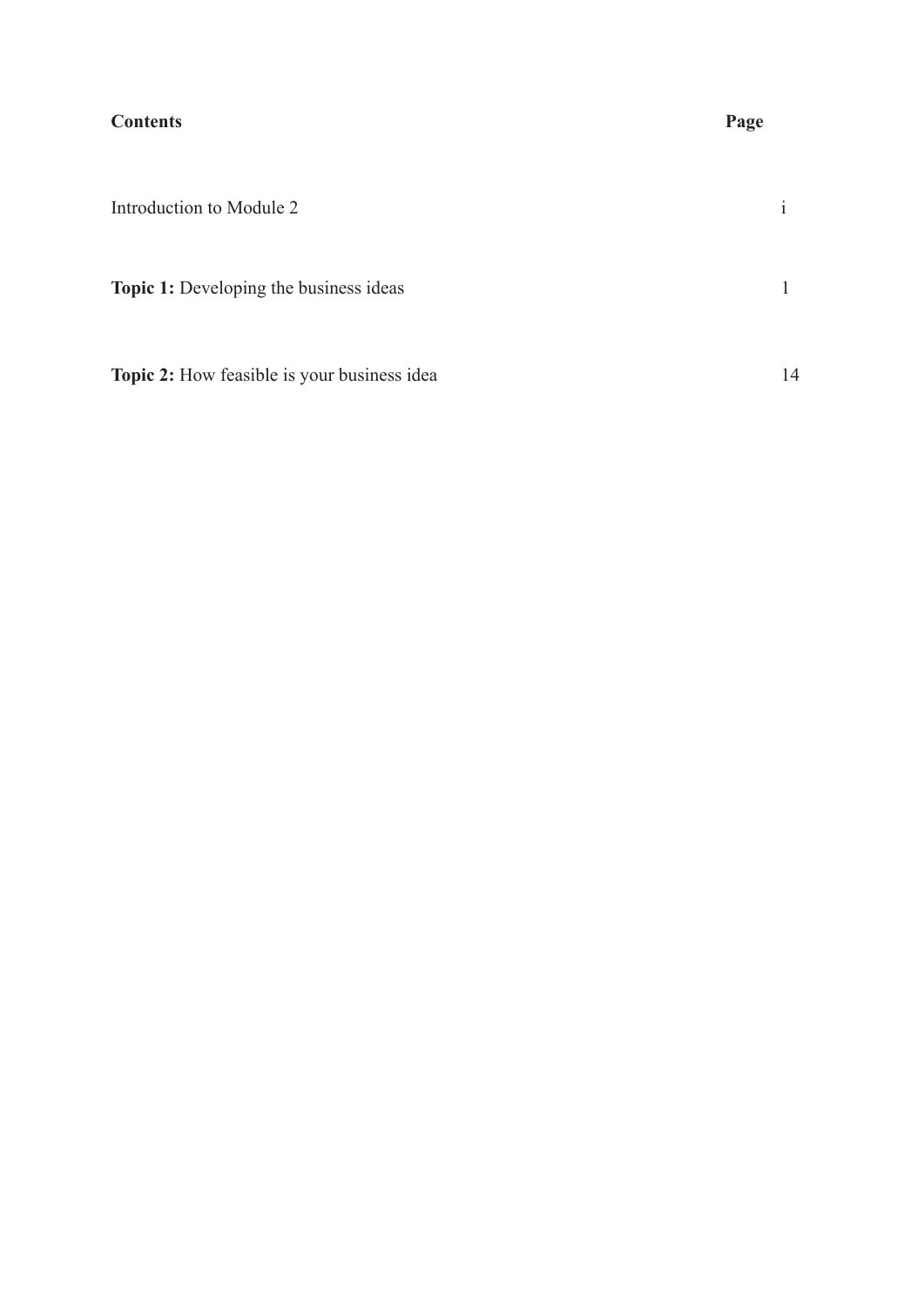# **Introduction to Module 2 Making the Business Idea Real**

The title of the module is : Making the Business Idea Real. The two topics dealt with in this module are topic 1; Developing the Business Ideas and Topic 2; How Feasible is Your Idea.

Topic 1 helps us define the business idea more clearly and equips you with skills of assessing opportunities for business more accurately. You are introduced to some business concepts such as competition and politics in business.

Topic 2 asks an important question, namely how feasible is your idea? In this topic , you will be taken through skills required to carry out the feasibility study.

In addition, you will be introduced to the concept of SWOT analysis that serves as a guide to the advantages and disadvantages of the venture you will be running or you intend to set up.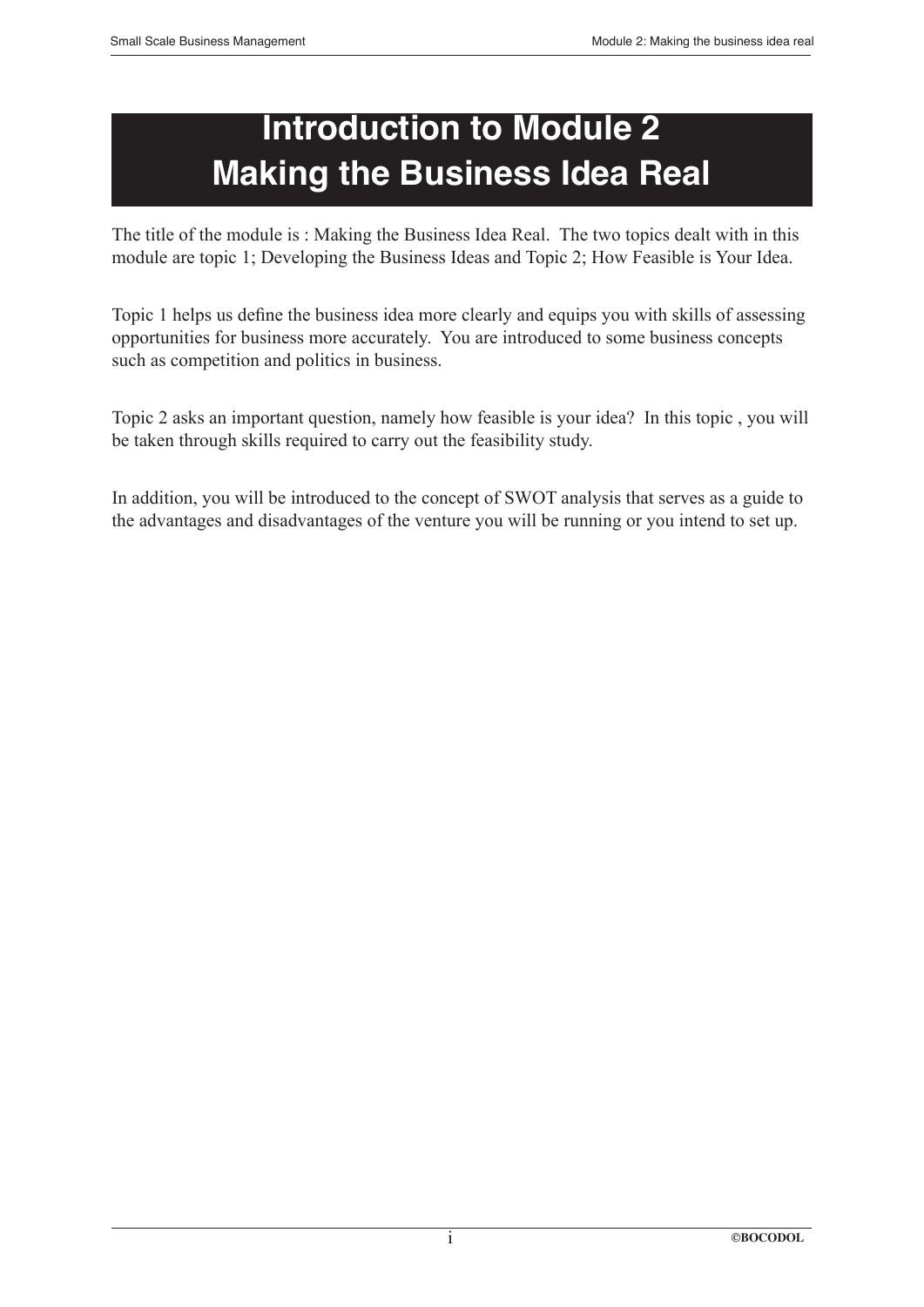# **Topic 1 Developing the Business Ideas**

## **Introduction**

In Module 1 we examined some ideas that are helpful in ensuring that you start a business with minimum problems. You may recall that ideas on how to keep the business going were also raised. A business starts as an idea, and sometimes more than one idea. How can such an idea be developed so that when you start the business venture you will succeed and live happily ever after? This module is concerned with answers to this and other questions.

### **Learning Objectives**

After working through this module you should be able to:

- define your business idea more clearly and link it to opportunities around you
- assess business opportunities more accurately
- link important factors to your business.

### **Contents List**

| 1.1  | Identifying a business opportunity    |    |
|------|---------------------------------------|----|
| 1.2  | Assessing a business opportunity      | 3  |
| 1.3  | Factors in developing a business idea | 3  |
| 1.4  | Competition and your business idea    | 5  |
| 1.5  | Politics and your business idea       | 6  |
| 1.6  | Age and your business idea            |    |
| 1.7  | What we have learnt                   | 8  |
| 1.8  | Self assessment exercise              | 9  |
| 1.9  | Glossary                              | 10 |
| 1.10 | Suggested Answers to activities       | 10 |
| 1.11 | Answers to self-assessment exercise   | 13 |

## **1.1 Identifying a business opportunity**

Let me take this time to ask you this question. Are you already in business? If you are not, do you want to start one? This question may help us to answer the following questions, What is a business opportunity? How is this opportunity linked to your idea of a business?

We shall define an opportunity as: a favorable situation when it is appropriate to start a business. Not every person has the talent of seeing a business opportunity in the community.

**1**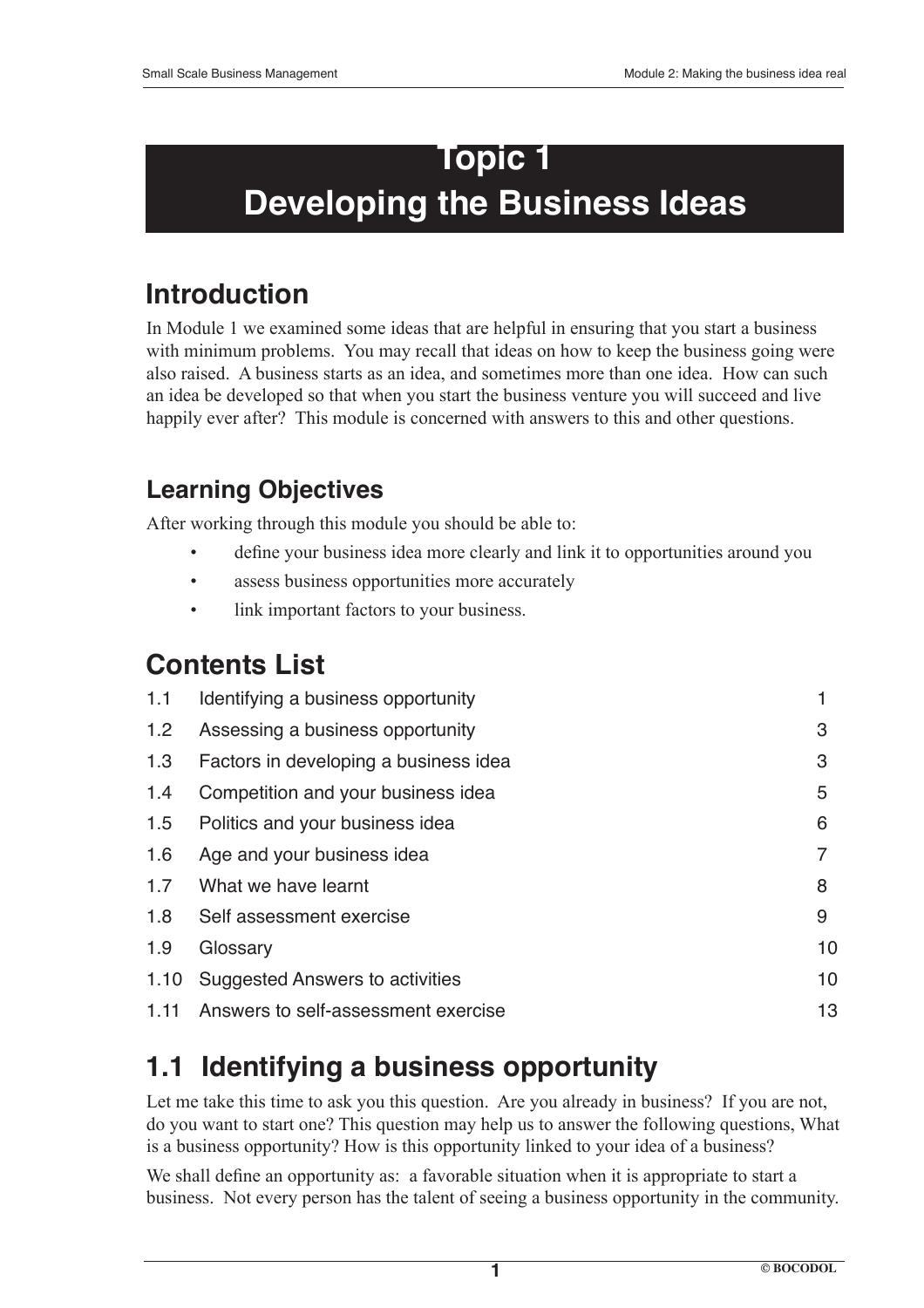Only the entrepreneur is able to do that. Remember what we said in Topic 1 about the qualities of an entrepreneur? At times you may have an idea about a business idea and it may take you, months or years before a suitable opportunity arises. Whenever an opportunity arises, you translate your business idea into action. A business opportunity presents itself to enable you to start a business. At the same time, when you are already in business it is the same opportunity which keeps you going.

An opportunity drives the entrepreneur to put together the three factors of production, namely, land, labour, and capital. This enables the entrepreneur to produce goods or services for sale at a profit. We often take these factors for granted, and at this point we should pause and reflect on how they are important to our businesses.

Let us do the following activity

| <b>Activity 1A</b> |  |
|--------------------|--|
|--------------------|--|

| (i)   | My type or the business I intend doing is:     |
|-------|------------------------------------------------|
|       |                                                |
| (ii)  | I need land for the following reasons:         |
|       |                                                |
| (iii) | I need labour for the following reasons:       |
|       |                                                |
|       |                                                |
|       |                                                |
|       | (iv) I need capital for the following reasons: |
|       |                                                |
|       |                                                |

*Your response will depend on the type of business you are running or are interested in. Also check suggested answers at the end of the topic.*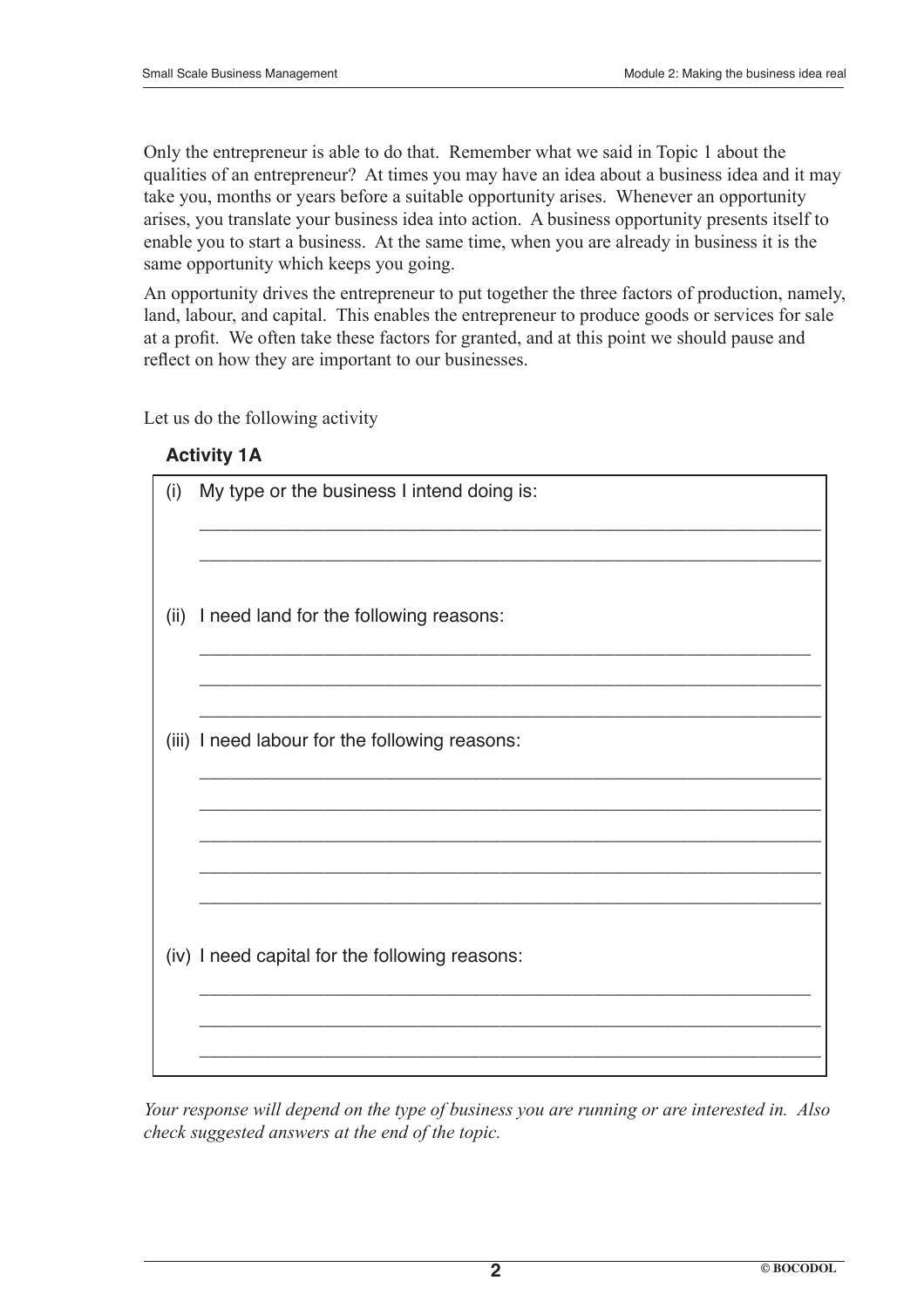## **1.2 Assessing a Business Opportunity**

In Module 1, we discussed about reasons for starting a business. The following are some of examples given by entrepreneurs on why they started businesses.

- (a) you may be employed and realise that your monthly income is not enough to meet the needs of your family.
- (b) You may also go into business because somebody you know very well got into business and became rich in a short time.
- (c) Some people set up businesses after listening to stories of success by people who had nothing but today are millionaires.

The question you may have to ask yourself is, is the business opportunity likely to be profitable? Remember that if you are limited to an academic background at times, your business ambitions may result in failure. This does not mean people with an academic or technical background cannot make it in business. The point is that there are other considerations when assessing an opportunity because it takes more than just good ideas to build a business. Here are some of them.

- How does your current employment help strengthen your idea?
- Does your previous employment strengthen the business idea?
- Does anything that you have done before suggest that it could form the basis of business?
- Have you contacted government agencies in Botswana to find out more about your business idea?
- Did you visit businesses similar to yours to learn more about the joys and problems they face?

### **1.3 Factors to Consider When Developing a Business Idea**

Entering into business does not necessarily depend on a single idea. As an entrepreneur, you should have two or more alternative ideas, discuss these at length with other people, find out what they think about your ideas and give careful thought to your preferences. Experience shows that sometimes there is little joy in discussing your ideas openly. In most cases people discourage you, and that is for a good reason. They themselves may not be interested in business, so they can only give you negative comments. However both may help the entrepreneur to strengthen his/her idea.

Let us look at the factors entrepreneurship need to consider when developing a business idea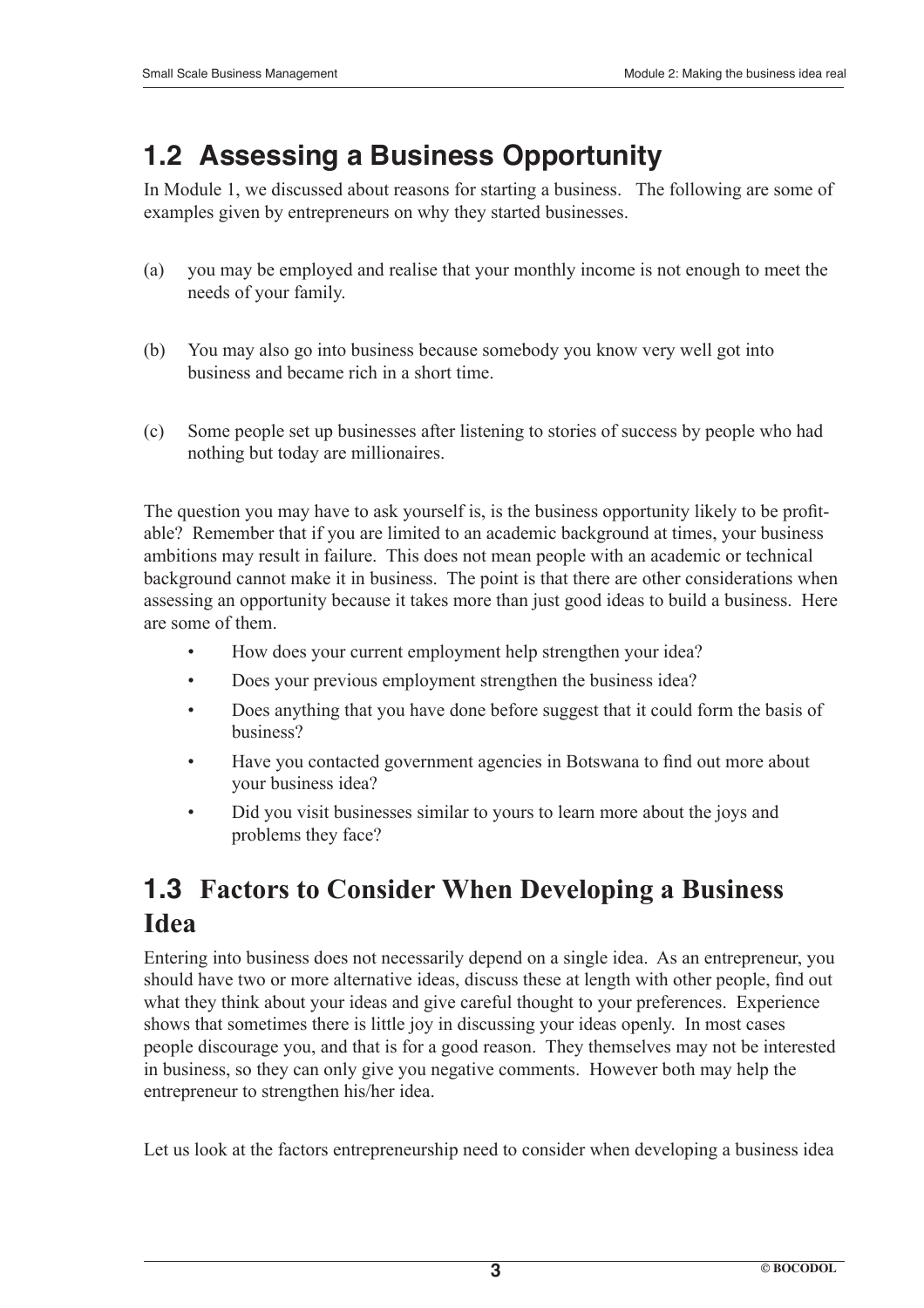### **Activity 1B**

| (i)  | <b>Location:</b> The area and community where you are going to establish the<br>business. Suggest two ways in which this factor affects your business.                                                                                          |
|------|-------------------------------------------------------------------------------------------------------------------------------------------------------------------------------------------------------------------------------------------------|
|      |                                                                                                                                                                                                                                                 |
| (ii) | <b>Size of business:</b> Will the business remain small or does it have the<br>potential to expand? In what two ways does this factor help you develop<br>your business idea?                                                                   |
|      |                                                                                                                                                                                                                                                 |
|      | (iii) Standard of living: Is your aim to get rich quickly or to start with a low<br>initial income with a potential for higher income later? If your aim is<br>to get rich quickly what steps can you take to achieve that?                     |
|      |                                                                                                                                                                                                                                                 |
|      | (iv) If you aim at a low initial income, suggest steps you will take to move on to<br>higher income later.                                                                                                                                      |
|      |                                                                                                                                                                                                                                                 |
|      | <b>Personal Strength</b> : To what extent can you draw on your skills, experience and<br>education? Now what makes you feel you can make a meaningful contribution<br>to the economy of Botswana through your business? Any two points will do. |
|      |                                                                                                                                                                                                                                                 |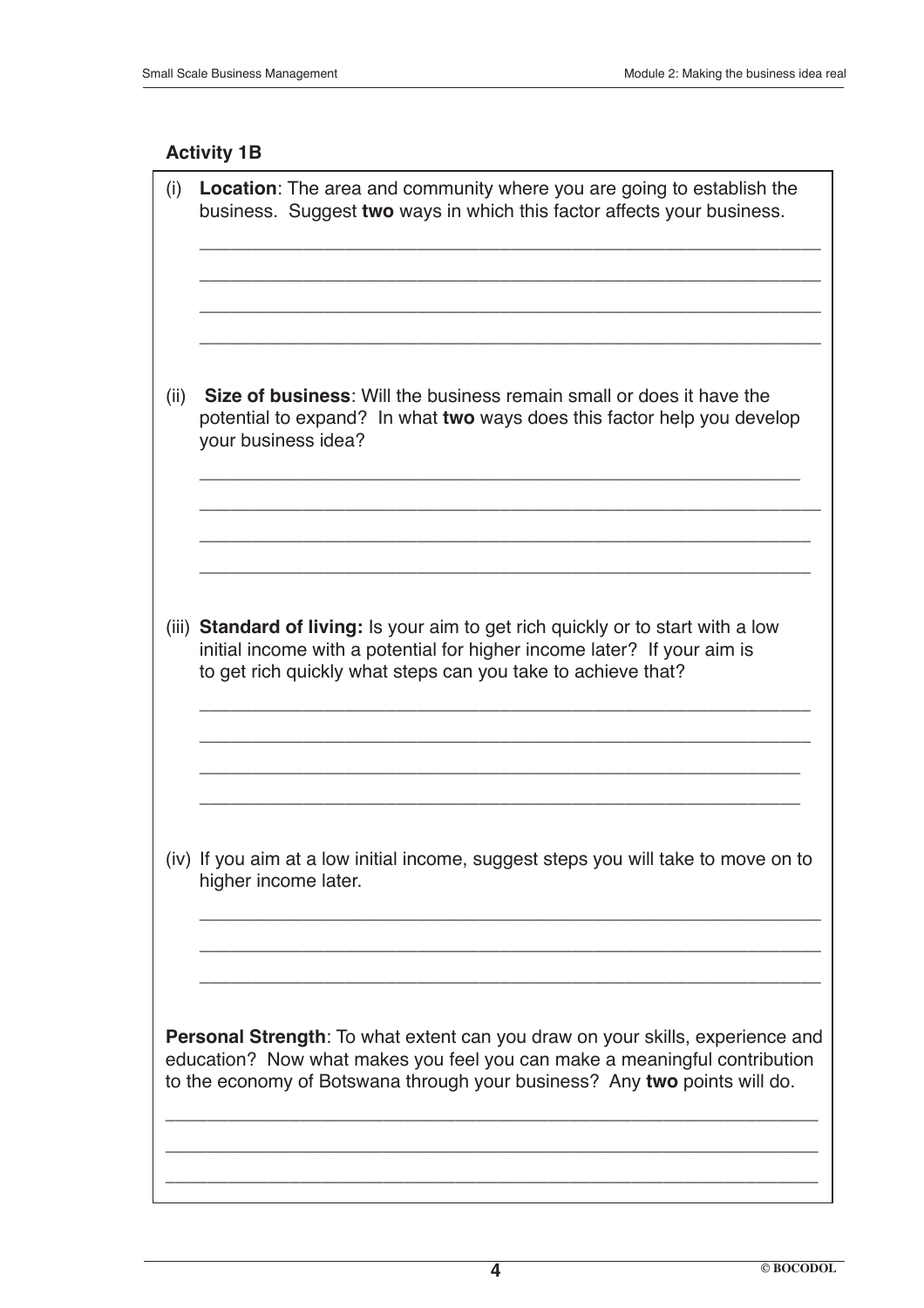

*When you take note of these factors, and ensure that you can easily keep control of them, the chances of success in business are high. Turn to the end of the topic for suggested responses to these questions*.

### **1.4 Competition and Your Business Idea**

Many enthusiastic business persons fail before they start because they do not give themselves enough time to put their idea to the tests. The best test is to check what similar businesses in the environment are doing. Remember that if you want to manufacture chairs and tables, or if you want to start repairing radios, you may not be the first one to do it. Most likely, there are several entrepreneurs in that trade already doing that. You will therefore, have to define the scope of the business in terms of technologies, market boundaries, knowledge of consumer behavior, etc. An idea which does not have sufficient market potential and information about competitors is useless. Some of the information you need is:

- Obtain information from within the type of industry you want to enter.
- Approach potential customers to find out what their needs are.
- Establish how existing products can be improved and how favorably your own product is going to be better than that of competitors.
- Approach potential distributors for advice.

In other words, it is easier to improve on the existing provision by satisfying the customer's needs a little better than competitors. In business terms, this is improved value for money.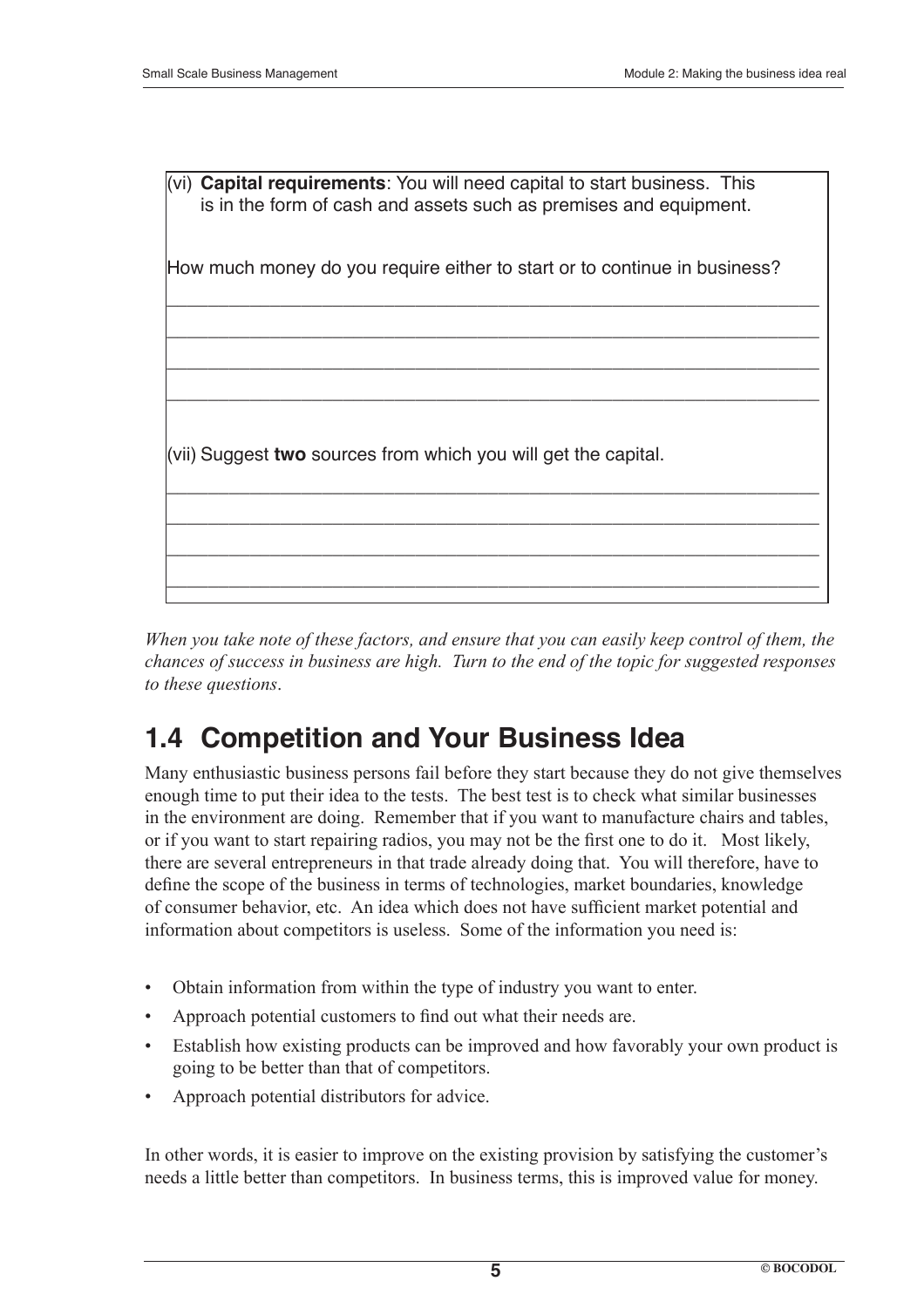#### **Activity 1C**

| (i)  | Mention your type of business or the business you intend to establish.        |
|------|-------------------------------------------------------------------------------|
|      |                                                                               |
|      |                                                                               |
|      |                                                                               |
| (ii) | Give two suggestions on how you propose to improve your product or ser        |
|      | vice in order to have an advantage over your competitors.                     |
|      |                                                                               |
|      |                                                                               |
|      |                                                                               |
|      |                                                                               |
|      |                                                                               |
|      |                                                                               |
|      |                                                                               |
|      |                                                                               |
|      | (iii) Considering your type of business, suggest any two pieces of advice you |
|      | can get from potential distributors.                                          |
|      |                                                                               |
|      |                                                                               |
|      |                                                                               |
|      |                                                                               |

*Please note that this is meant to be a practical activity. The points you give should relate*  directly to the business. You will also benefit from suggestions by colleagues or family *members. Refer to the end of the topic for suggested answers.*

### **1.5 Politics and Your Business Idea**

At some point in your life, you have heard people talking about the political climate of a country. What is politics? How does politics affect business? Let me define politics before asking you to respond to these questions. Politics refers to the way the country is governed. If there are no wars, inter tribal fights, misuse of public funds, and corruption, people are free to choose how to occupy themselves without being forced into certain decisions, we say there is democracy. Normally in such a country, the economy is stable and the environment is suitable for setting up business. Now, use this information to work on the following activity.

#### **Activity 1D**

(i) Suggest any **three** political features of Botswana that make it a stable country.

 $\overline{\phantom{a}}$  ,  $\overline{\phantom{a}}$  ,  $\overline{\phantom{a}}$  ,  $\overline{\phantom{a}}$  ,  $\overline{\phantom{a}}$  ,  $\overline{\phantom{a}}$  ,  $\overline{\phantom{a}}$  ,  $\overline{\phantom{a}}$  ,  $\overline{\phantom{a}}$  ,  $\overline{\phantom{a}}$  ,  $\overline{\phantom{a}}$  ,  $\overline{\phantom{a}}$  ,  $\overline{\phantom{a}}$  ,  $\overline{\phantom{a}}$  ,  $\overline{\phantom{a}}$  ,  $\overline{\phantom{a}}$ 

 $\overline{\phantom{a}}$  , and the contract of the contract of the contract of the contract of the contract of the contract of the contract of the contract of the contract of the contract of the contract of the contract of the contrac

 $\overline{\phantom{a}}$  ,  $\overline{\phantom{a}}$  ,  $\overline{\phantom{a}}$  ,  $\overline{\phantom{a}}$  ,  $\overline{\phantom{a}}$  ,  $\overline{\phantom{a}}$  ,  $\overline{\phantom{a}}$  ,  $\overline{\phantom{a}}$  ,  $\overline{\phantom{a}}$  ,  $\overline{\phantom{a}}$  ,  $\overline{\phantom{a}}$  ,  $\overline{\phantom{a}}$  ,  $\overline{\phantom{a}}$  ,  $\overline{\phantom{a}}$  ,  $\overline{\phantom{a}}$  ,  $\overline{\phantom{a}}$ 

 $\overline{\phantom{a}}$  , and the contract of the contract of the contract of the contract of the contract of the contract of the contract of the contract of the contract of the contract of the contract of the contract of the contrac

 $\overline{\phantom{a}}$  ,  $\overline{\phantom{a}}$  ,  $\overline{\phantom{a}}$  ,  $\overline{\phantom{a}}$  ,  $\overline{\phantom{a}}$  ,  $\overline{\phantom{a}}$  ,  $\overline{\phantom{a}}$  ,  $\overline{\phantom{a}}$  ,  $\overline{\phantom{a}}$  ,  $\overline{\phantom{a}}$  ,  $\overline{\phantom{a}}$  ,  $\overline{\phantom{a}}$  ,  $\overline{\phantom{a}}$  ,  $\overline{\phantom{a}}$  ,  $\overline{\phantom{a}}$  ,  $\overline{\phantom{a}}$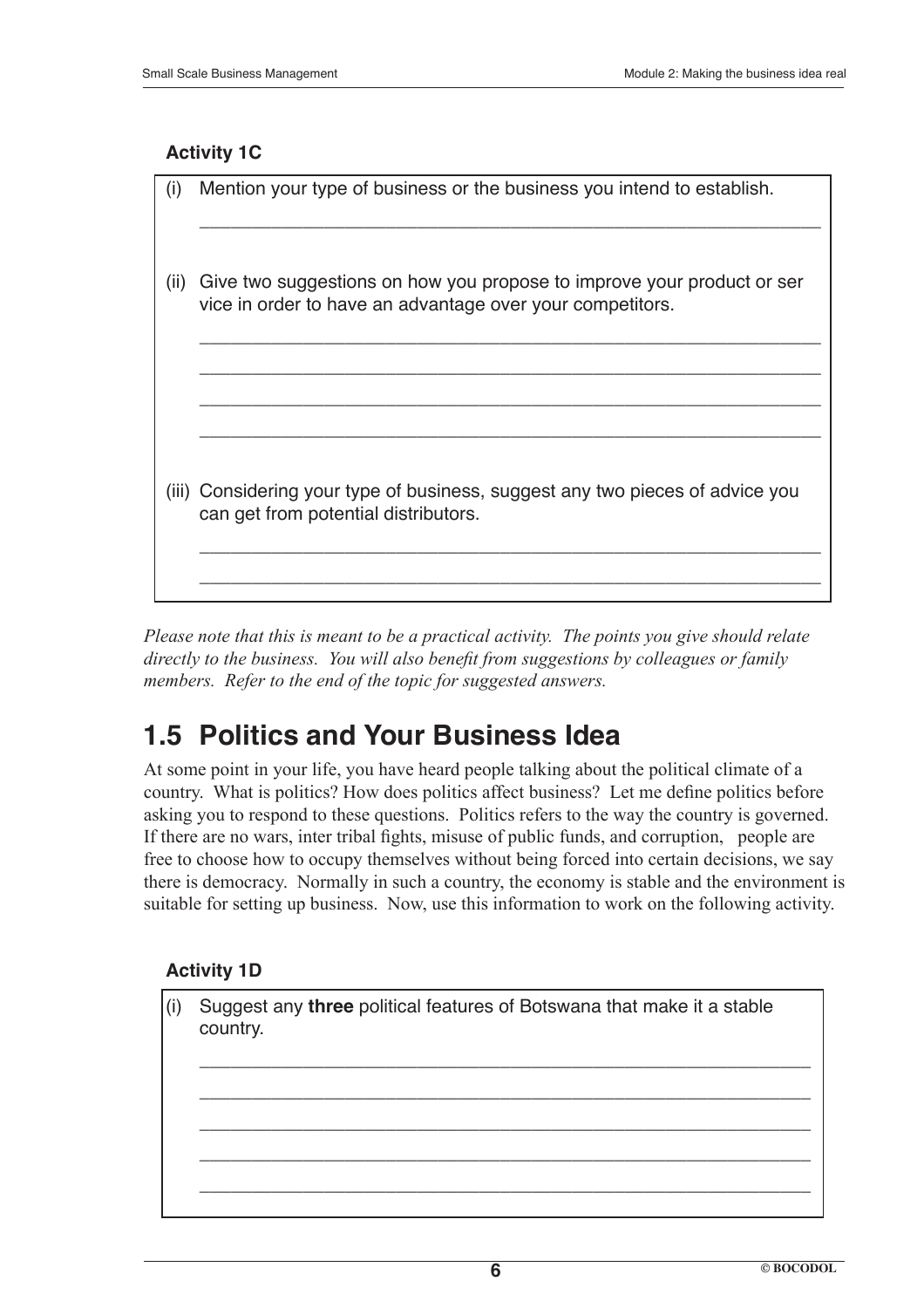Specify in what way each of the features you cited above influences your business idea to become better.  $\overline{\phantom{a}}$  ,  $\overline{\phantom{a}}$  ,  $\overline{\phantom{a}}$  ,  $\overline{\phantom{a}}$  ,  $\overline{\phantom{a}}$  ,  $\overline{\phantom{a}}$  ,  $\overline{\phantom{a}}$  ,  $\overline{\phantom{a}}$  ,  $\overline{\phantom{a}}$  ,  $\overline{\phantom{a}}$  ,  $\overline{\phantom{a}}$  ,  $\overline{\phantom{a}}$  ,  $\overline{\phantom{a}}$  ,  $\overline{\phantom{a}}$  ,  $\overline{\phantom{a}}$  ,  $\overline{\phantom{a}}$  $\overline{\phantom{a}}$  ,  $\overline{\phantom{a}}$  ,  $\overline{\phantom{a}}$  ,  $\overline{\phantom{a}}$  ,  $\overline{\phantom{a}}$  ,  $\overline{\phantom{a}}$  ,  $\overline{\phantom{a}}$  ,  $\overline{\phantom{a}}$  ,  $\overline{\phantom{a}}$  ,  $\overline{\phantom{a}}$  ,  $\overline{\phantom{a}}$  ,  $\overline{\phantom{a}}$  ,  $\overline{\phantom{a}}$  ,  $\overline{\phantom{a}}$  ,  $\overline{\phantom{a}}$  ,  $\overline{\phantom{a}}$  $\overline{\phantom{a}}$  ,  $\overline{\phantom{a}}$  ,  $\overline{\phantom{a}}$  ,  $\overline{\phantom{a}}$  ,  $\overline{\phantom{a}}$  ,  $\overline{\phantom{a}}$  ,  $\overline{\phantom{a}}$  ,  $\overline{\phantom{a}}$  ,  $\overline{\phantom{a}}$  ,  $\overline{\phantom{a}}$  ,  $\overline{\phantom{a}}$  ,  $\overline{\phantom{a}}$  ,  $\overline{\phantom{a}}$  ,  $\overline{\phantom{a}}$  ,  $\overline{\phantom{a}}$  ,  $\overline{\phantom{a}}$  $\overline{\phantom{a}}$  ,  $\overline{\phantom{a}}$  ,  $\overline{\phantom{a}}$  ,  $\overline{\phantom{a}}$  ,  $\overline{\phantom{a}}$  ,  $\overline{\phantom{a}}$  ,  $\overline{\phantom{a}}$  ,  $\overline{\phantom{a}}$  ,  $\overline{\phantom{a}}$  ,  $\overline{\phantom{a}}$  ,  $\overline{\phantom{a}}$  ,  $\overline{\phantom{a}}$  ,  $\overline{\phantom{a}}$  ,  $\overline{\phantom{a}}$  ,  $\overline{\phantom{a}}$  ,  $\overline{\phantom{a}}$  $\overline{\phantom{a}}$  ,  $\overline{\phantom{a}}$  ,  $\overline{\phantom{a}}$  ,  $\overline{\phantom{a}}$  ,  $\overline{\phantom{a}}$  ,  $\overline{\phantom{a}}$  ,  $\overline{\phantom{a}}$  ,  $\overline{\phantom{a}}$  ,  $\overline{\phantom{a}}$  ,  $\overline{\phantom{a}}$  ,  $\overline{\phantom{a}}$  ,  $\overline{\phantom{a}}$  ,  $\overline{\phantom{a}}$  ,  $\overline{\phantom{a}}$  ,  $\overline{\phantom{a}}$  ,  $\overline{\phantom{a}}$  $\overline{\phantom{a}}$  ,  $\overline{\phantom{a}}$  ,  $\overline{\phantom{a}}$  ,  $\overline{\phantom{a}}$  ,  $\overline{\phantom{a}}$  ,  $\overline{\phantom{a}}$  ,  $\overline{\phantom{a}}$  ,  $\overline{\phantom{a}}$  ,  $\overline{\phantom{a}}$  ,  $\overline{\phantom{a}}$  ,  $\overline{\phantom{a}}$  ,  $\overline{\phantom{a}}$  ,  $\overline{\phantom{a}}$  ,  $\overline{\phantom{a}}$  ,  $\overline{\phantom{a}}$  ,  $\overline{\phantom{a}}$ 

*A good business idea supported by a peaceful climate is likely to succeed. Responses from your colleagues, and feedback suggested at the end of topic are likely to confirm this.* 

### **1.6 Age and Your Business Idea**

What age group do you fall within, tick from the listed figures:



 Is it important any way to consider age before starting a type of business? If you are running a business, is there a time when your age prevents you from continuing? These are very important considerations when developing the business idea. Experience should be your best guide here. Here are some contrasting situations.

#### **Entrepreneur X**

 (25 years old). Has too much money. Too little knowledge about running the business. Has no relevant knowledge on running the hotel bought for 5 million Pula.

#### **Entrepreneur Y**

 The retired school teacher is 70 years old. He has just bought two new commuter mini buses. Has a lot of interest in the type of business. He is no longer as energetic as he used to be.

#### **Entrepreneur Z**

 This entrepreneur is 44 years old. The business of booking houses/lodges he/she is interested in will take 5 years to develop before it can pay back money invested. A capital of 3 million Pula is required. The entrepreneur is determined to go into business. He/she has only 1 million Pula.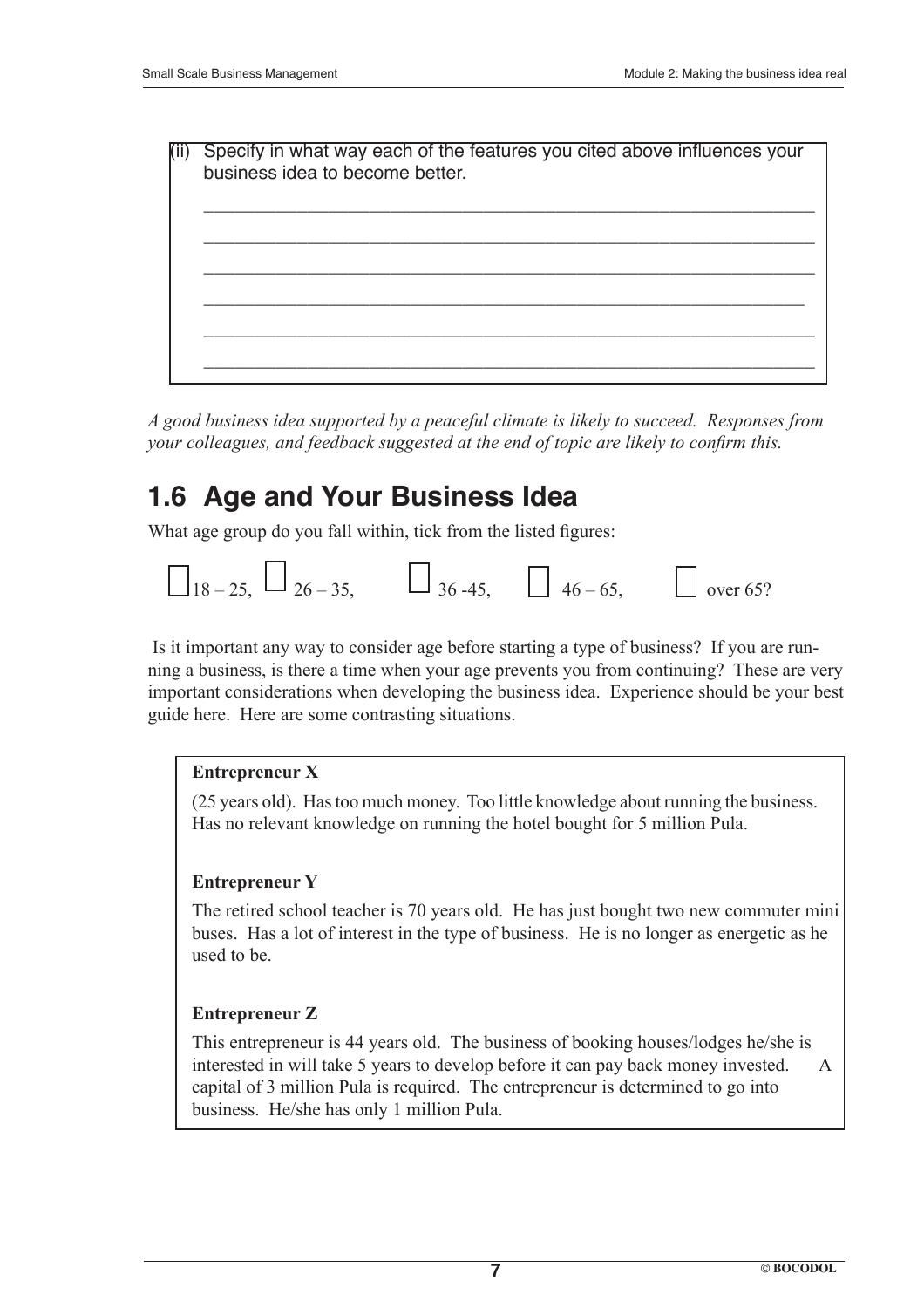#### **Activity 1E**

|              | (i) Which of the three entrepreneurs would you choose to be?                                                                                  |
|--------------|-----------------------------------------------------------------------------------------------------------------------------------------------|
|              | (ii) Suggest two reasons why you would choose to be that entrepreneur.                                                                        |
|              |                                                                                                                                               |
|              |                                                                                                                                               |
|              | (iii) Comment on the relationship between the business idea and the age of the<br>two entrepreneurs you would not like to be associated with. |
| Entrepreneur | 1                                                                                                                                             |
|              |                                                                                                                                               |
| Entrepreneur | 2                                                                                                                                             |
|              |                                                                                                                                               |
|              |                                                                                                                                               |

*This interesting activity reminds us that when we have the energy and ideas about business, we may not have the money. Also, when we have the money, it may be at the time we may not have energy to run around and supervise business activities but this may not stop you from starting a business, you could hire someone to manage the business for you. Refer to the end of the topic for suggested answers.*

### **1.7 What we have learnt**

In this part we focused mainly on how to develop the business idea. The guidelines depend on your qualities of entrepreneurship, which we discussed in Topic 1. To summarise the areas covered the following points will be helpful.

- An idea should be linked to opportunities in your community.
- There are more effective ways of assessing business opportunities you should be familiar with.
- In assessing a business opportunity, you should consider a number of factors.
- The business you engage in is influenced by competition around you.
- The political climate of a country, as well as your age have an effect on your business idea.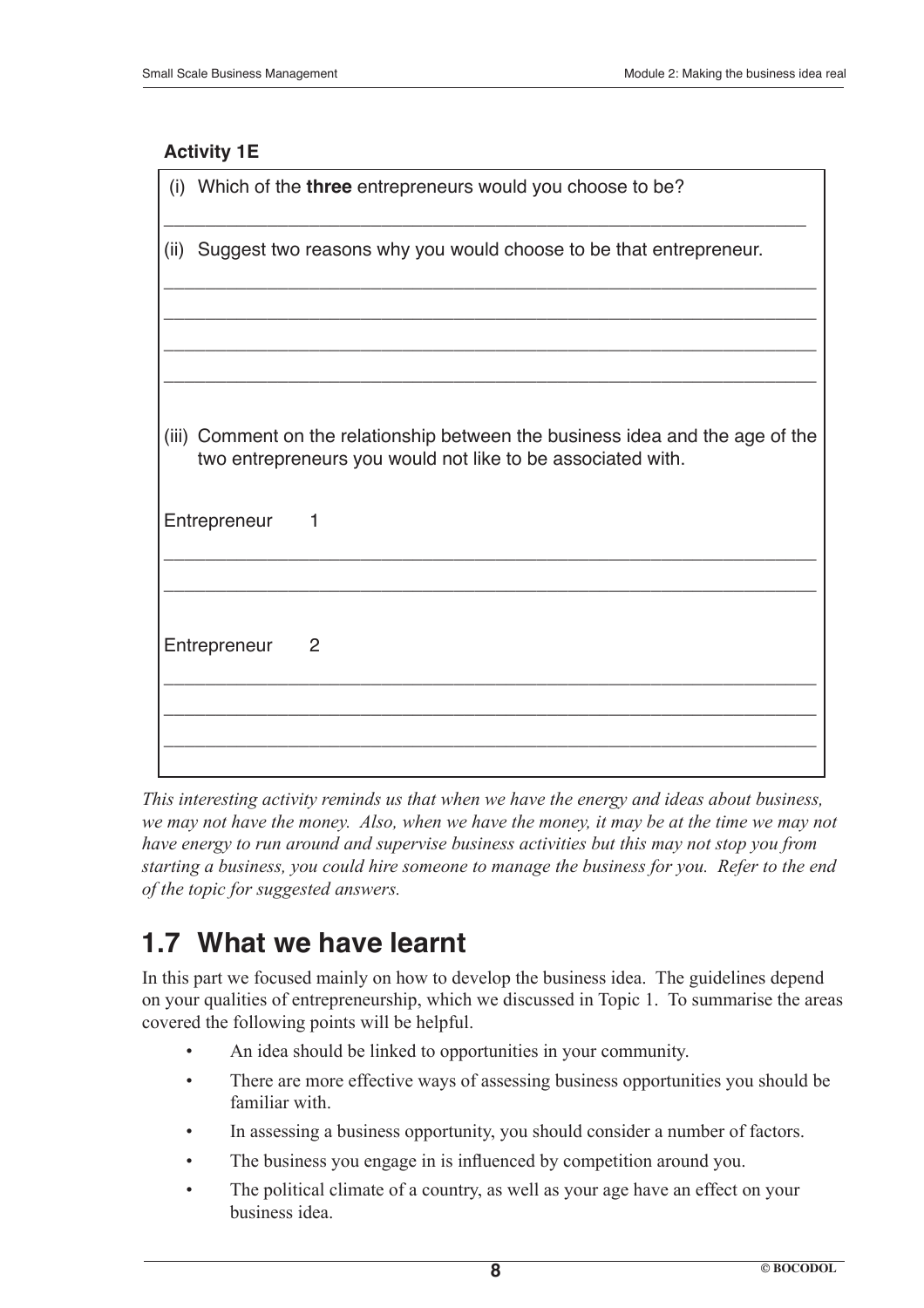### **1.8 Self-Assessment Exercise**

#### Answer **True/False**

- 1. A business idea is the opportunity or chance you come across in your community.  $\mathcal{L}_\text{max}$
- 2. Land, labour, and capital are factors of production.
- 3. Labour includes people who are going to work for the business.
- 4. The only reason to start a business is to earn additional income to meet your family needs.
- 5. Success stories are one source of assessing business opportunity
- 6. Previous experience is a useful basis for developing a business idea.
- 7. The location of a business refers to how large or small the business is.
- 8. Capital refers only to the amounts of money required as start–up.
- 9. People running similar businesses help you to focus your idea.
- 10. Potential customers are the people who already come to buy from your business.
- 11. Political stability has a negative effect on the small business.
- 12. People who are in their 70's cannot succeed in business.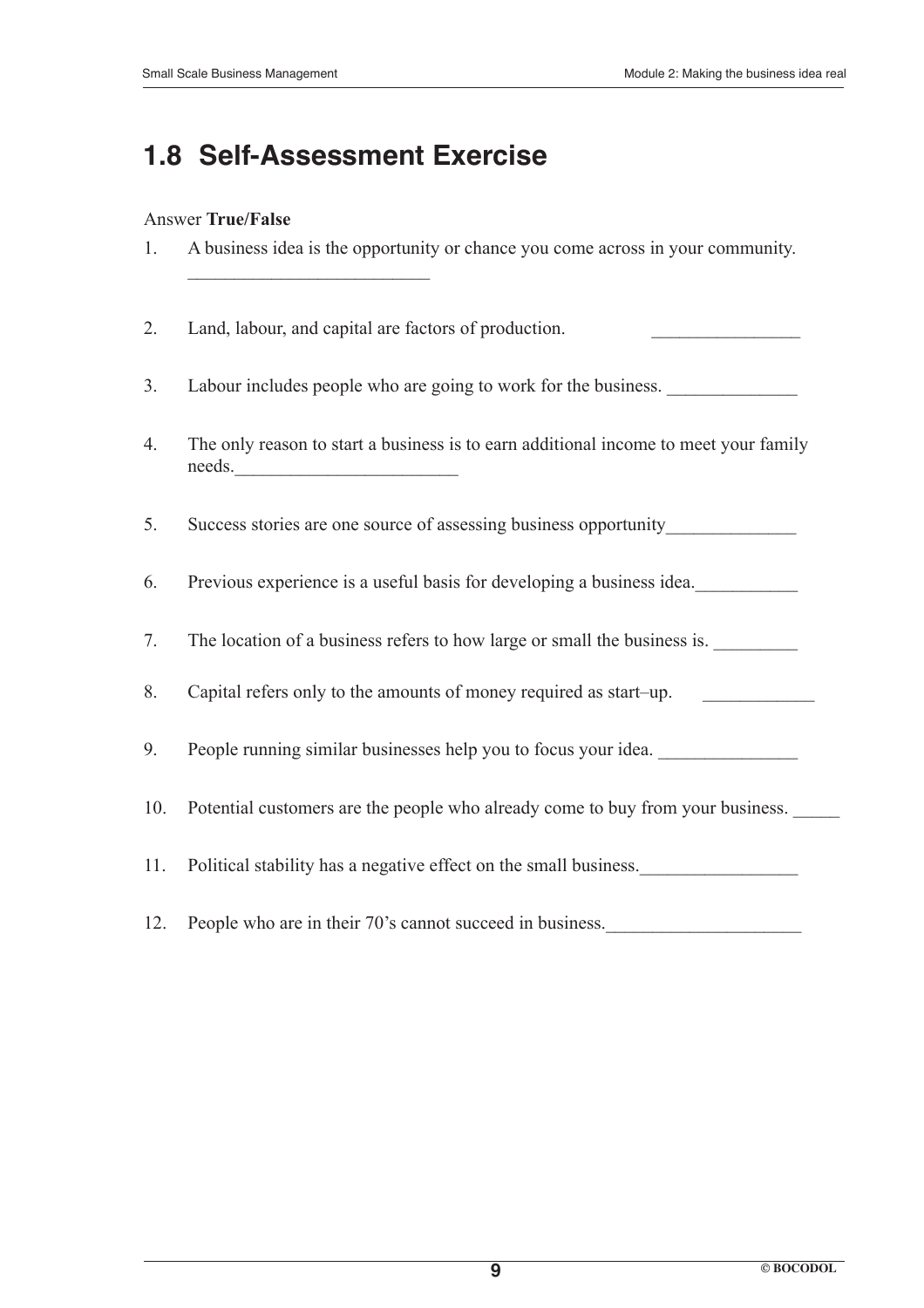## **1.9 Glossary**

| Academic background:          | Experience that is mainly based on school subjects without<br>practice                                   |
|-------------------------------|----------------------------------------------------------------------------------------------------------|
| <b>Competition:</b>           | A business situation in which similar businesses fight to win<br>customers.                              |
| <b>Democracy:</b>             | A system of government which allows people freedom to<br>choose what they want to do.                    |
| <b>Economy:</b>               | The economy of a country refers to the way production of<br>goods and trade are done.                    |
| <b>Expand:</b>                | To expand a business is to make it grow by adding new<br>buildings, or increasing the number of workers. |
| <b>Factors of production:</b> | Things required to run a business e.g. land, capital and<br>equipment.                                   |
| <b>Opportunity:</b>           | A business opportunity refers to a favorable situation when it is<br>appropriate to start a business.    |
| <b>Politics:</b>              | This refers to the way a country is run.                                                                 |

### **1.10 Suggested Answers to Activities**

### **Activity 1A**

(i) You can write the type of business you are in or the one you are interested in establishing.

#### (ii) Farming

- To grow crops
- To graze cattle
- To build worker's accommodation
- (iii) Working in the farm
	- Looking after cattle
	- Repairs fence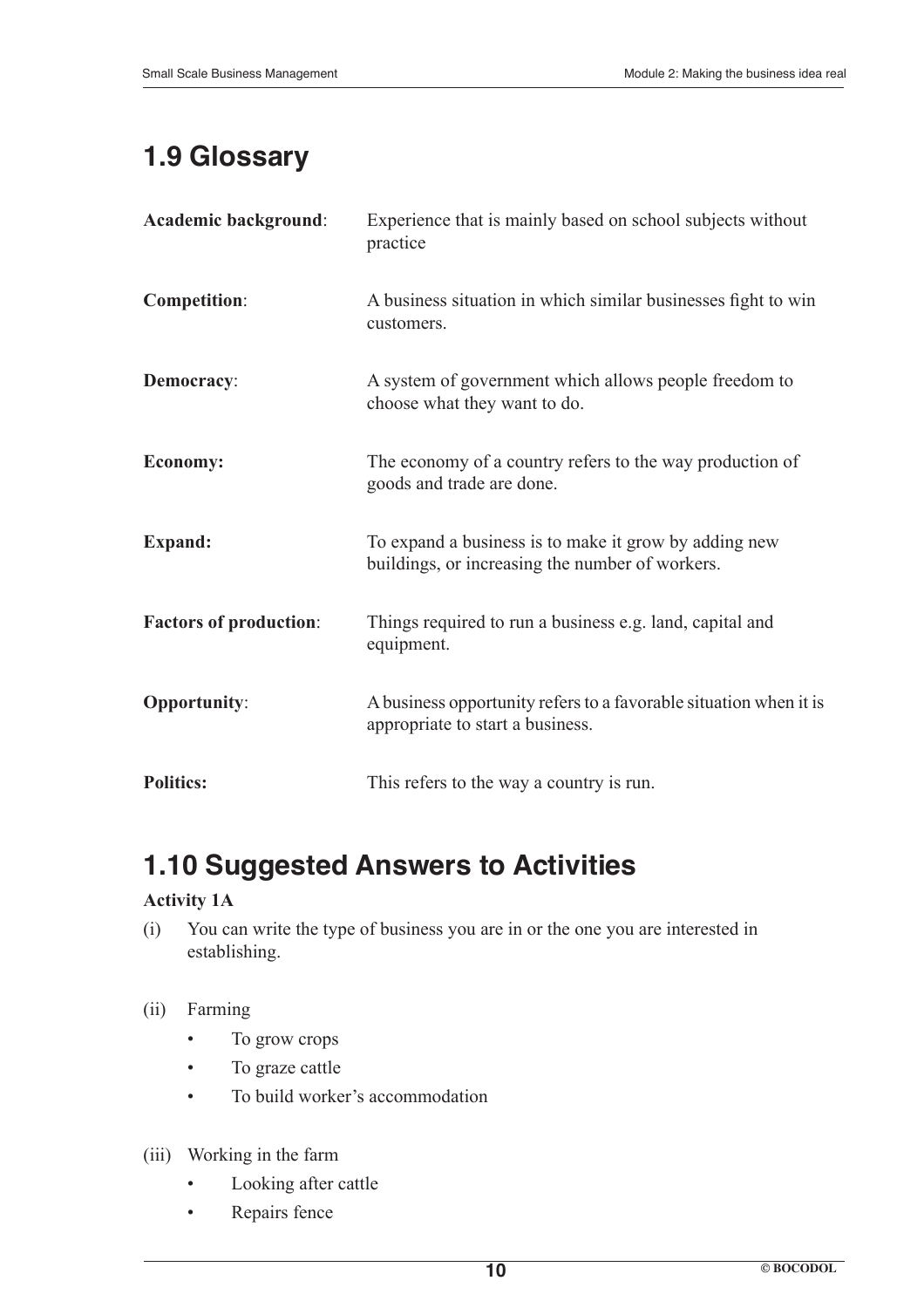- (iv) Buy seed
	- Buy insecticides
	- Pay workers

#### **Activity 1B**

- (i) The two ways in which this factor affects business are
	- if you are far away from people there will be no customers
	- If you are located where the road is poor, vehicles cannot reach you.
- (ii) The factor of business size helps me develop the business idea in these two ways:
	- show the phases of development in the business plan.
	- decide on the number of employees needed at various phases.
- (iii) In order to get rich quickly I will
	- attract many customers and sell larger quantities in a short space of time.
	- decide on the capital to be invested at different stages.
- (iv) To move from initial low income to higher income, I will
	- invest more capital in stock.
	- start another branch in another location.
- (v) I can contribute to the economy of Botswana by:
	- creating employment
	- producing quality products.
- (vi) I need enough money to cover costs of stock, premises, wages, transport and other costs incurred in running the business.
- (vii) The following are possible sources of capital
	- personal savings
	- a rich friend
	- a commercial bank
	- $\cdot$  a business finance house

#### **Activity 1C**

- (i) It will depend on your business type or the one you want to start.
- (ii) Depends on the business type. If you sell food from a caravan you may have different reasons example: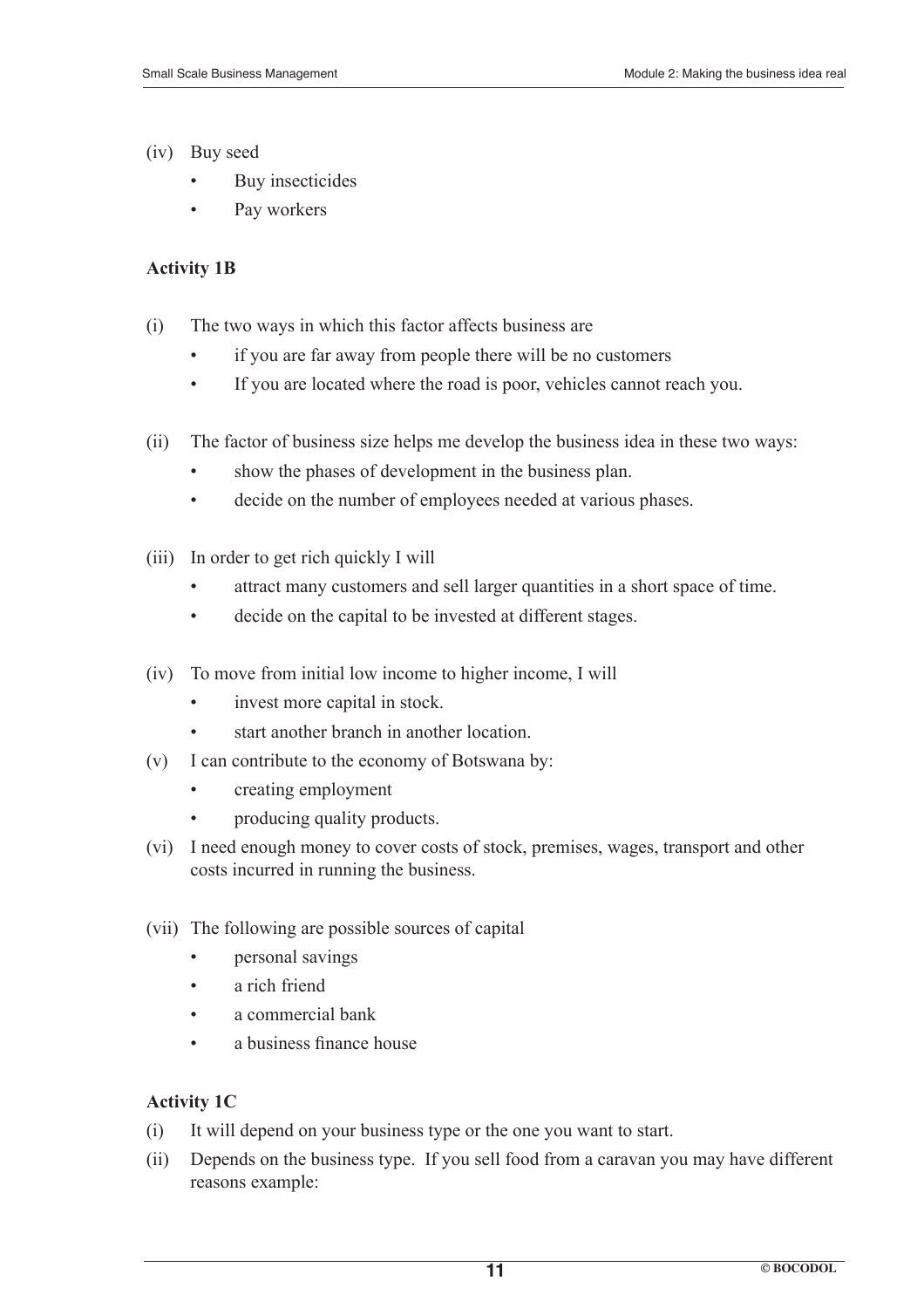- Provide a sun shade for clients
- cover food instead of putting it in open containers.
- Deliver food items for free.
- Allow them to operate an account.

(iii) Advice from potential distributors can be:

- Whether they can deliver food items for free
- Whether they allow you to operate an account

#### **Activity 1D**

(i)

- You are free to choose a business type of your own.
- The government offers start up loans
- There is peace in the country.

#### (ii)

- You do not have to do business to please somebody.
- You are assured of additional funding.
- You can set up your business anywhere in the country.

#### **Activity 1E**

- (i) The choice is up to the individual.
- (ii) If you choose Entrepreneur Z for example, two possible reasons are that:
	- He/she is still young enough to carry out the venture
	- He/she has savings to which borrowing could be added

 $(iii)$ 

- Entrepreneur X perhaps lacks business experience at the age of 25. The lack of relevant knowledge can lead to failure
- Entrepreneur Y is probably too old to start a transport business which requires him to run up and down. He no longer has the energy.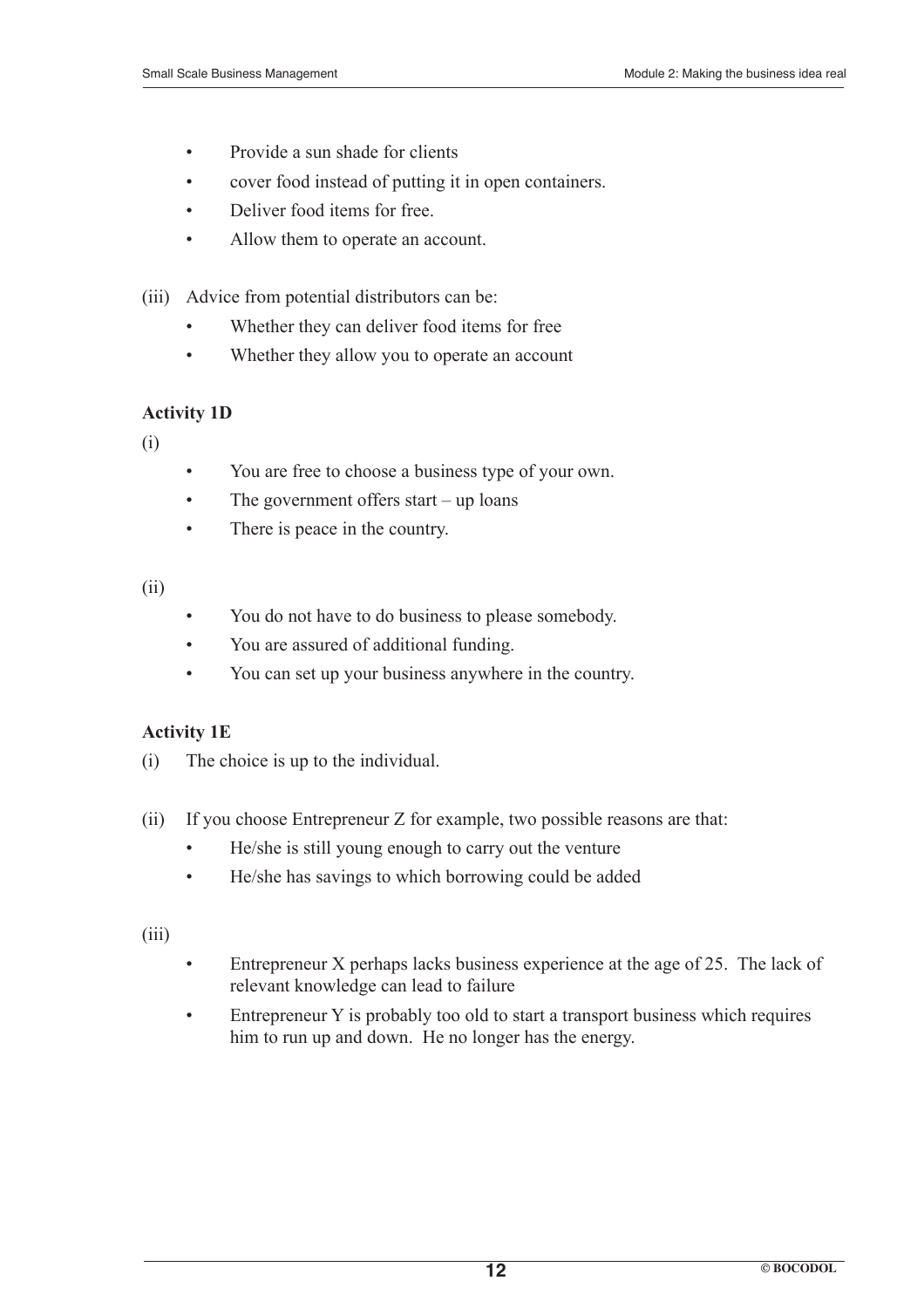### **1.11 Answers to Self-Assessment Exercise**

- 1. False 7. False
- 2. True 8. False
- 3. True 9. True
- 4. False 10. False
- 5. True 11. False
- 6. True 12. False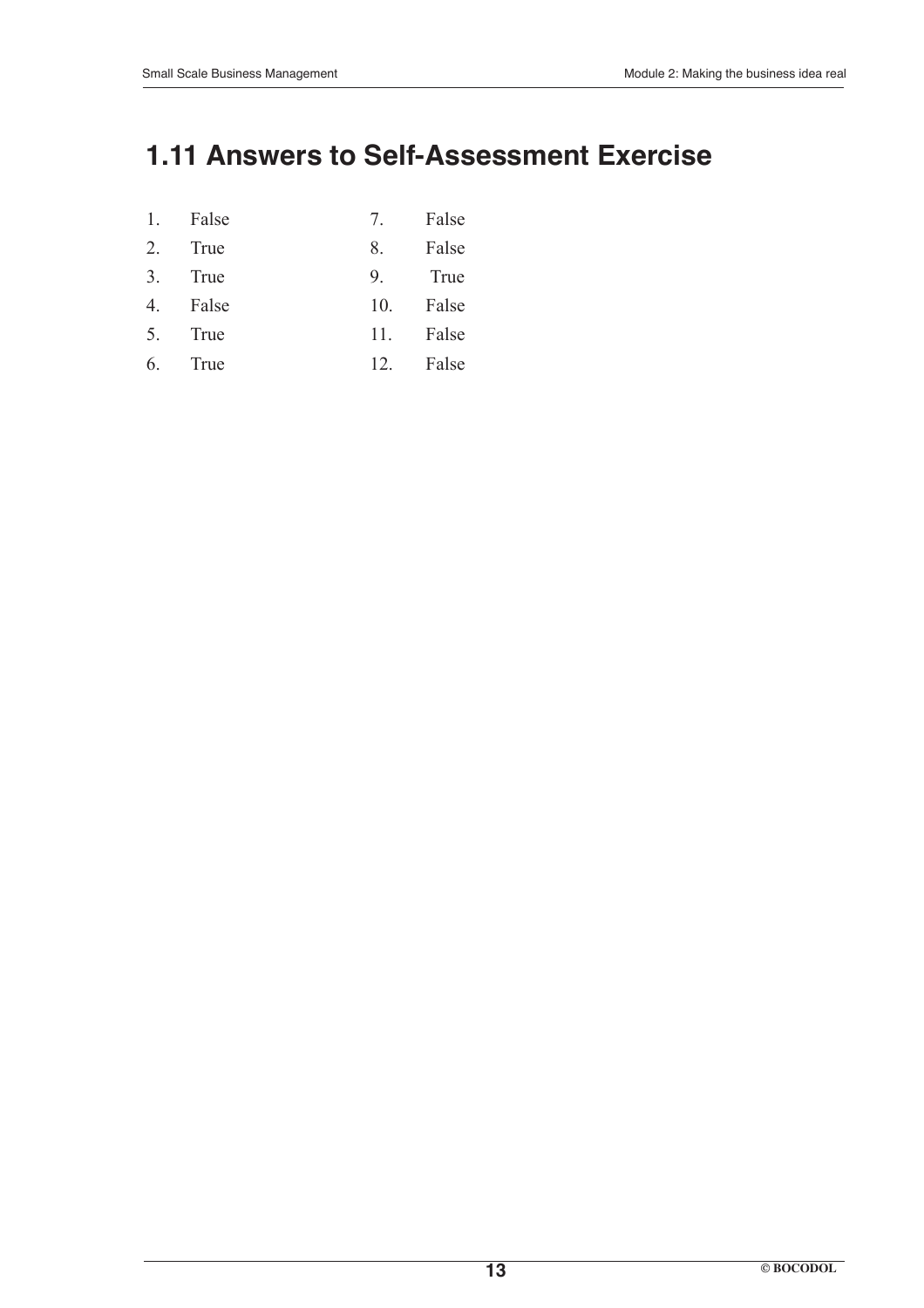# **Topic 2 How Feasible is your business idea?**

## **Introduction**

After developing your business idea it seems quite straight that it should be feasible and therefore, ready for application. Although that appears logical enough, there are a number of important steps to follow. The next step is to work out whether the idea is likely to succeed. A feasibility study must be undertaken. That is the focus of this topic.

### **Learning Objectives**

After working through this topic you shall be able to:

- carry out a feasibility study about your business idea
- use critical factors to carry out the feasibility study
- determine advantages and disadvantages of your idea
- use the SWOT analysis.

## **Contents List**

| 2.1 SWOT Analysis                                            | 14 |
|--------------------------------------------------------------|----|
| 2.2 Critical factors for success                             | 16 |
| 2.3 How to use your competitive advantages more effectively. | 17 |
| 2.4 Ways of gaining competitive advantages                   | 18 |
| 2.5 What we have learnt                                      | 21 |
| 2.6 Glossary                                                 | 22 |
| 2.7 Self -assessment exercise                                | 22 |
| 2.8 Suggested answers to activities                          | 23 |
| 2.9 Answers to self-assessment exercise                      | 25 |

### **2.1 SWOT Analysis**

At this stage you have to take final action by establishing competitive advantages, disadvantages, threats to your business, and available opportunities. Note that you have not yet started trading. However, for those already in the business, this type of analysis is an ongoing business practice especially when you carry out market research.

The practical survey is known as SWOT analysis in business terms. This is what it stands for.

- **S = Strengths**
- **W = Weaknesses**
- **O = Opportunities**
- **T = Threats**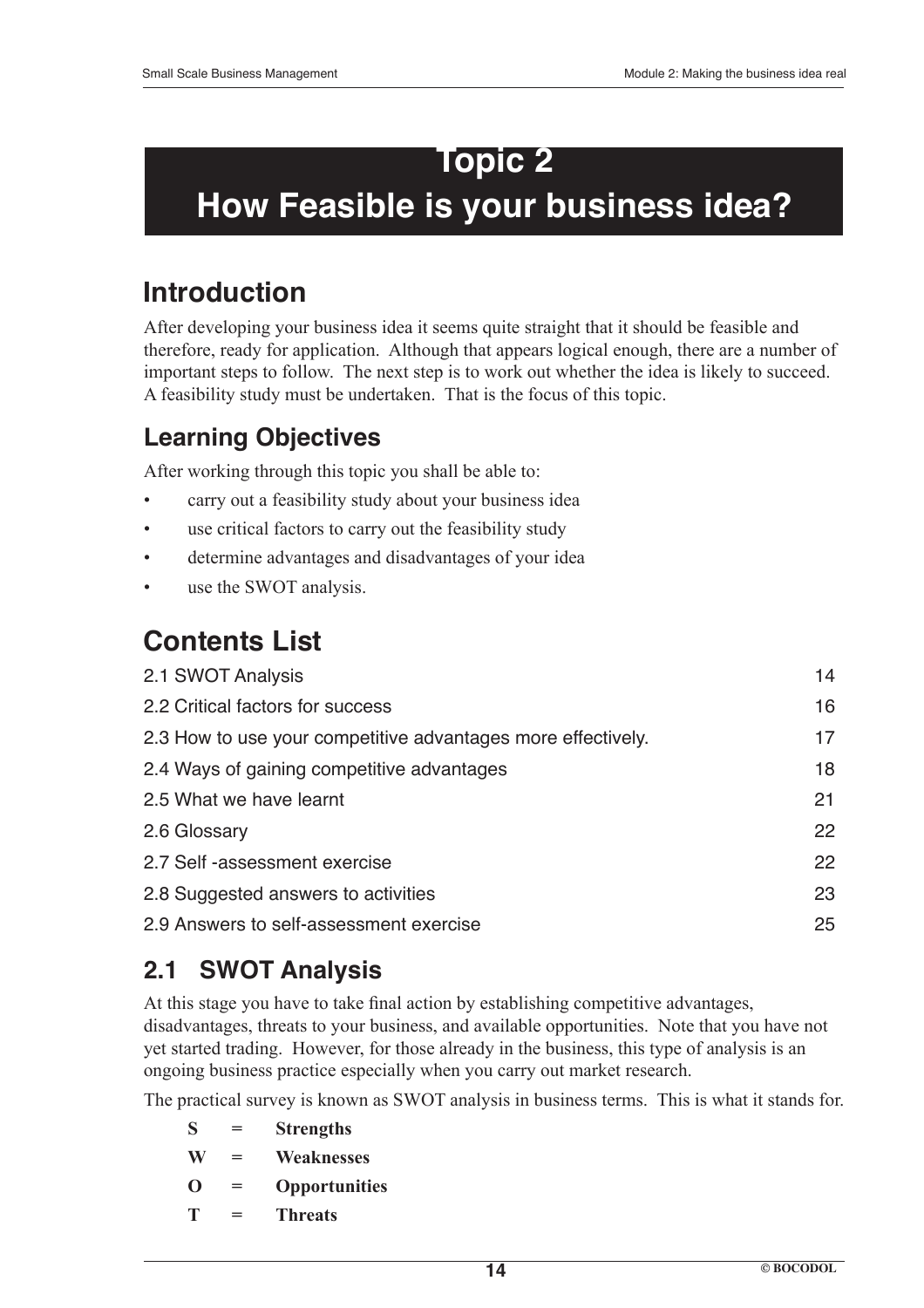Below is an example of SWOT analysis.

| <b>STRENGTHS</b>                   | <b>WEAKNESSES</b>                 |  |
|------------------------------------|-----------------------------------|--|
| Best recipe                        | Vulnerable to imitations          |  |
| Plenty of customers                | Lack of skills<br>$\bullet$       |  |
| Good price                         | Few customers<br>$\bullet$        |  |
|                                    |                                   |  |
| <b>OPPORTUNITIES</b>               | <b>THREATS</b>                    |  |
| Room for expansion                 | Not getting license<br>$\bullet$  |  |
| Mobile                             | Insecure location<br>$\bullet$    |  |
| Low set up costs                   | Strict business laws<br>$\bullet$ |  |
| Availability of electricity, water |                                   |  |

Now apply this formula to your business honestly and objectively by doing Activity 2A.

### **Activity 2A**

| (i)  | Type of business.                                                            |
|------|------------------------------------------------------------------------------|
| (ii) | List your two strengths over competitors.                                    |
|      |                                                                              |
|      | (iii) List your two weaknesses considering your competitors.                 |
|      | (iv) List two opportunities that make you better than your competitors.      |
|      | (v) List two threats that your enterprise faces in the world of competition. |
|      |                                                                              |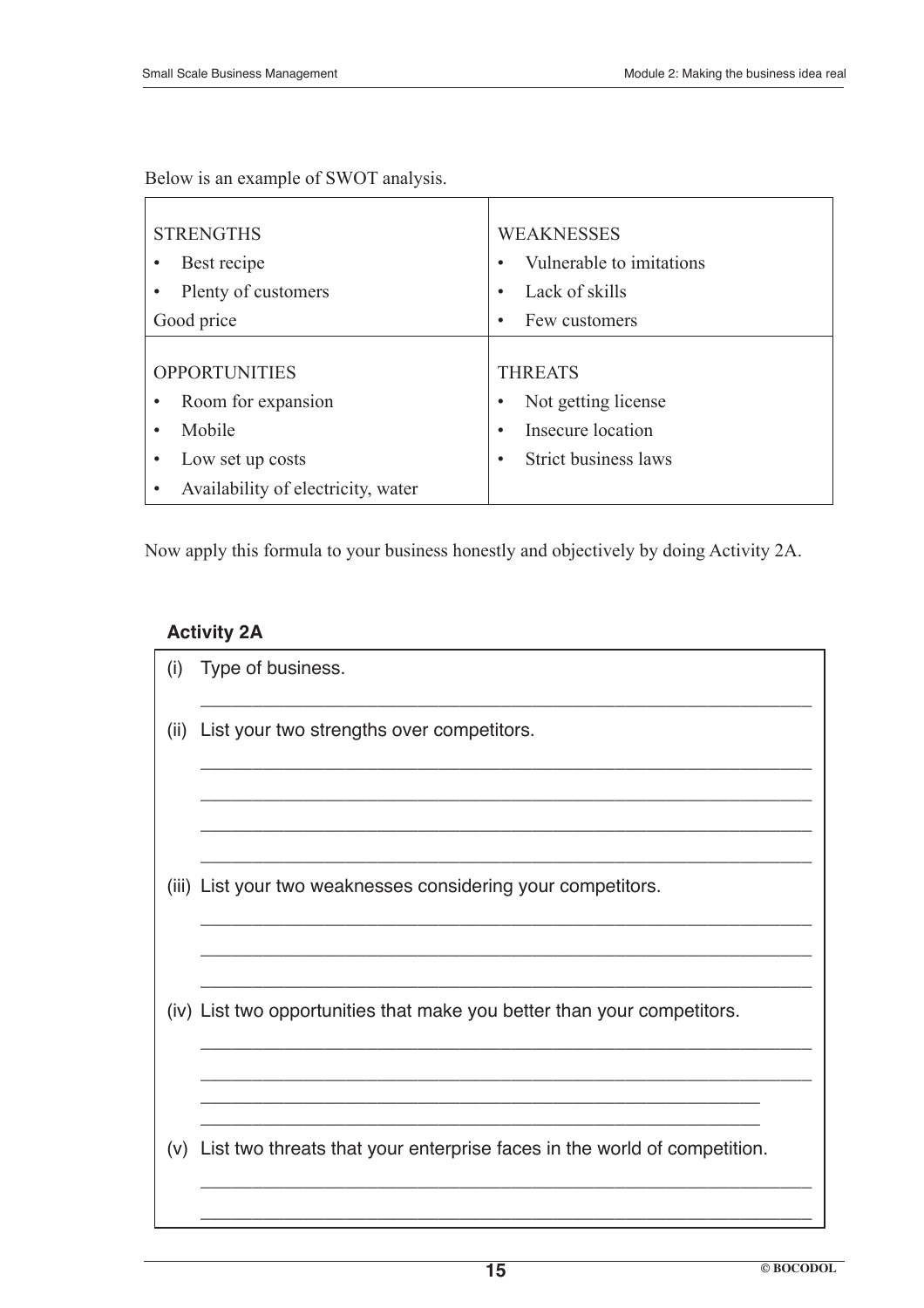*It is important to have a list of these, but more importantly, it is necessary to decide how to deal with each point you listed. Make a record of such decisions by discussing with anybody who matters in making your business a success. By so doing you will be making the idea more feasible. Refer to the end of the topic for suggested answers.*

### **2.2 Critical Factors for Success**

When dealing with factors for success, you are getting to practical implications of your idea. You are now addressing the question: What makes the difference between success and failure in the particular industry you are joining? To answer this question you must short –list points against each of these factors.

- Your share of the market
- Barriers to your entry into the market
- Your capital needs
- Satisfaction of customer needs
- Distribution networks
- Technological changes.

Limit your analysis to those critical factors that affect you most. In addition to the six listed above, add two more of your own that affect competitiveness in the context of where your business is located in Botswana.

You now have eight critical factors. Look at them more closely bearing your business in mind then work on the next activity.

 $\mathcal{L}_\mathcal{L} = \mathcal{L}_\mathcal{L} = \mathcal{L}_\mathcal{L} = \mathcal{L}_\mathcal{L} = \mathcal{L}_\mathcal{L} = \mathcal{L}_\mathcal{L} = \mathcal{L}_\mathcal{L} = \mathcal{L}_\mathcal{L} = \mathcal{L}_\mathcal{L} = \mathcal{L}_\mathcal{L} = \mathcal{L}_\mathcal{L} = \mathcal{L}_\mathcal{L} = \mathcal{L}_\mathcal{L} = \mathcal{L}_\mathcal{L} = \mathcal{L}_\mathcal{L} = \mathcal{L}_\mathcal{L} = \mathcal{L}_\mathcal{L}$  $\mathcal{L}_\mathcal{L} = \mathcal{L}_\mathcal{L} = \mathcal{L}_\mathcal{L} = \mathcal{L}_\mathcal{L} = \mathcal{L}_\mathcal{L} = \mathcal{L}_\mathcal{L} = \mathcal{L}_\mathcal{L} = \mathcal{L}_\mathcal{L} = \mathcal{L}_\mathcal{L} = \mathcal{L}_\mathcal{L} = \mathcal{L}_\mathcal{L} = \mathcal{L}_\mathcal{L} = \mathcal{L}_\mathcal{L} = \mathcal{L}_\mathcal{L} = \mathcal{L}_\mathcal{L} = \mathcal{L}_\mathcal{L} = \mathcal{L}_\mathcal{L}$ 

#### **Activity 2B**

| (i)  | Select two critical factors that put you at a disadvantage, and explain<br>how you propose to turn each one into an advantage.          |
|------|-----------------------------------------------------------------------------------------------------------------------------------------|
|      |                                                                                                                                         |
| (ii) | Select two critical factors that put you at an advantage over your<br>competitors. Suggest how you will use each one to improve chances |
|      | of success.                                                                                                                             |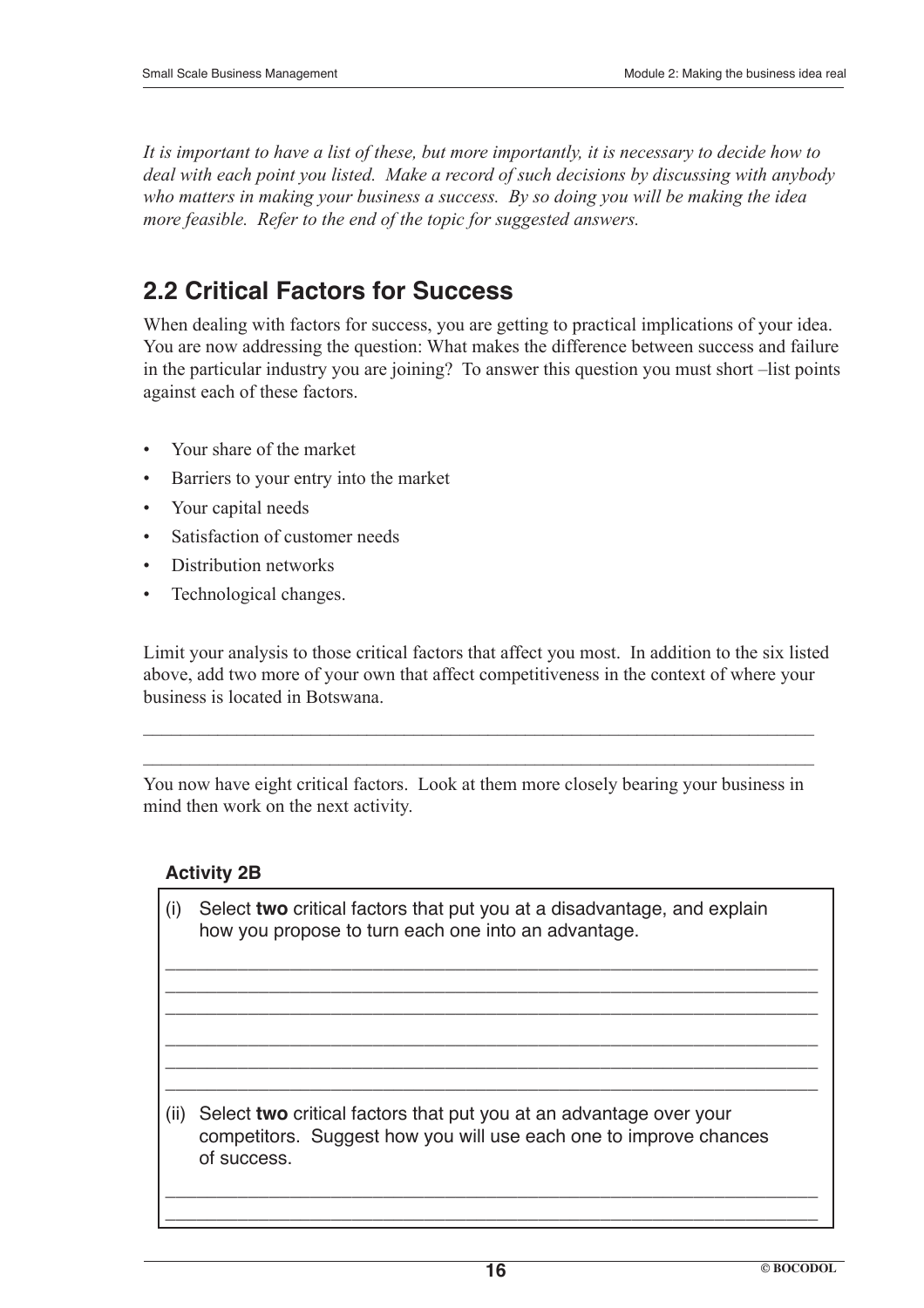*Some of the critical factors are less permanent than others, so you should also try to predict future advantages and disadvantages based on the opportunities and threats in the market. For example, a business affected by drought in one year has the possibility of recovering if the next season turns out to be a good one. Refer to suggested answers at the end of the topic.*

\_\_\_\_\_\_\_\_\_\_\_\_\_\_\_\_\_\_\_\_\_\_\_\_\_\_\_\_\_\_\_\_\_\_\_\_\_\_\_\_\_\_\_\_\_\_\_\_\_\_\_\_\_\_\_\_\_\_\_\_\_\_\_

\_\_\_\_\_\_\_\_\_\_\_\_\_\_\_\_\_\_\_\_\_\_\_\_\_\_\_\_\_\_\_\_\_\_\_\_\_\_\_\_\_\_\_\_\_\_\_\_\_\_\_\_\_\_\_\_\_\_\_\_\_\_\_

### **2.3 How to Use Your Competitive Advantage More Effectively**

In the following illustration you will probably notice that the way beans of the right are packaged, labeled is more appealing to customers. That gives the entrepreneur some advantage over competition.



Let these two words guide you in pursuing your advantages: 'counter', 'neutralise'. You should counter and neutralise the advantages of your competitors. To have an advantage one needs to compete from a position of strength, and this leads to success that can be measured in Pula. What must you do before setting up a business? Here are a few suggestions, and I want you to add two of your own:

- Choose your (slice) of the market carefully
- Determine your manufacturing processes
- Decide on the packaging of your product
- Finalise your distribution channels
- Be more willing to take risks

When you establish an advantage, it gives you a lead in your field while it protects you from negative economic, political and technological changes.

 $\mathcal{L}_\text{max} = \mathcal{L}_\text{max} = \mathcal{L}_\text{max} = \mathcal{L}_\text{max} = \mathcal{L}_\text{max} = \mathcal{L}_\text{max} = \mathcal{L}_\text{max} = \mathcal{L}_\text{max} = \mathcal{L}_\text{max} = \mathcal{L}_\text{max} = \mathcal{L}_\text{max} = \mathcal{L}_\text{max} = \mathcal{L}_\text{max} = \mathcal{L}_\text{max} = \mathcal{L}_\text{max} = \mathcal{L}_\text{max} = \mathcal{L}_\text{max} = \mathcal{L}_\text{max} = \mathcal{$  $\mathcal{L}_\mathcal{L} = \mathcal{L}_\mathcal{L} = \mathcal{L}_\mathcal{L} = \mathcal{L}_\mathcal{L} = \mathcal{L}_\mathcal{L} = \mathcal{L}_\mathcal{L} = \mathcal{L}_\mathcal{L} = \mathcal{L}_\mathcal{L} = \mathcal{L}_\mathcal{L} = \mathcal{L}_\mathcal{L} = \mathcal{L}_\mathcal{L} = \mathcal{L}_\mathcal{L} = \mathcal{L}_\mathcal{L} = \mathcal{L}_\mathcal{L} = \mathcal{L}_\mathcal{L} = \mathcal{L}_\mathcal{L} = \mathcal{L}_\mathcal{L}$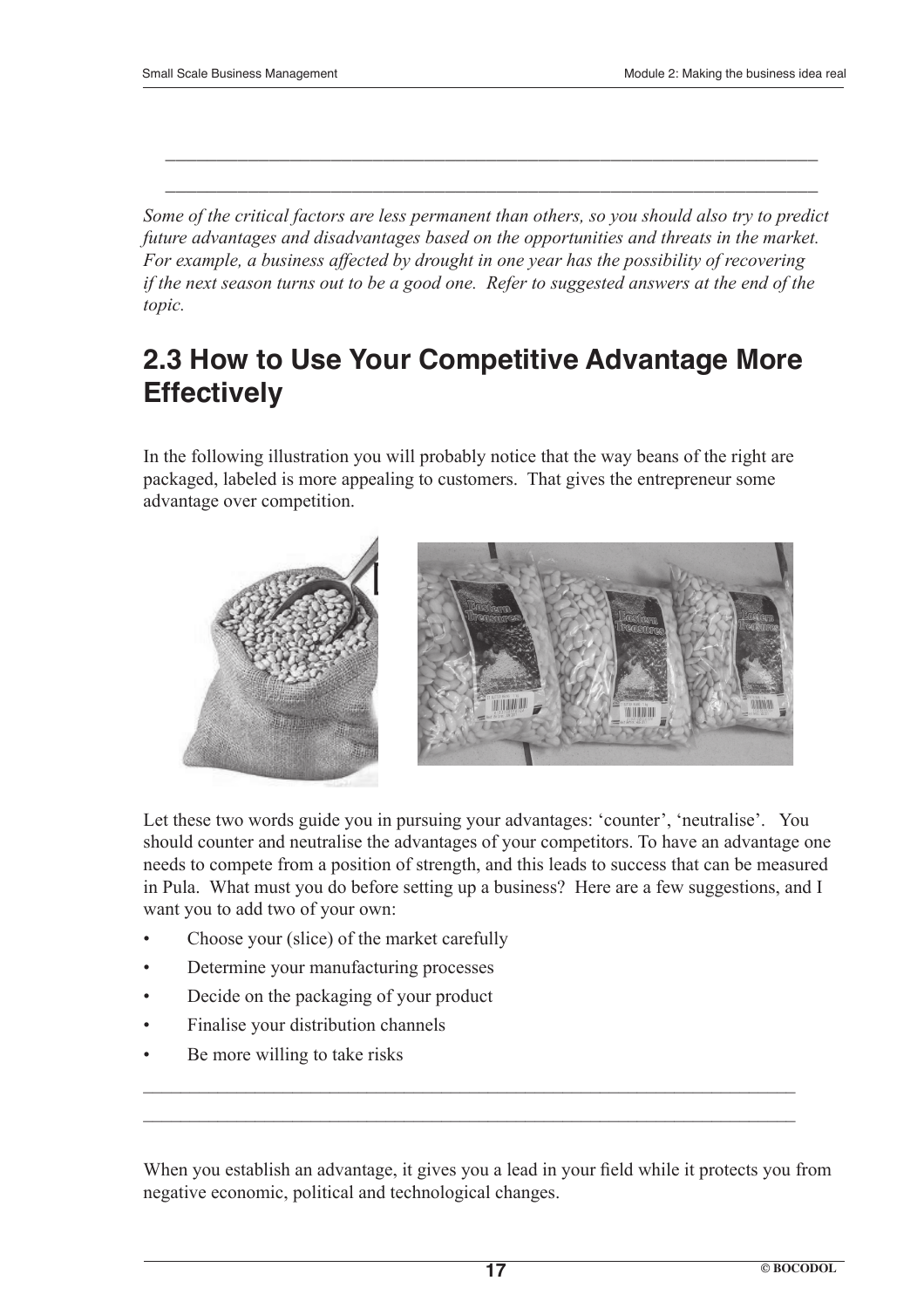### **2.4 Ways of Gaining Competitive Advantage**

Careful labeling, advertising and arrangement of goods are some of the ways of gaining advantage as shown in this illustration.



We are going to discuss several ways of achieving advantage, and it is important to note that you must plan for it. We are going to treat the discussion in the form of an activity. Work on each item as you read along.

### **Activity 2C**

Advantage can be gained through the following ways.

### (i) **Localisation**

You should aim to develop a business that is indigenous to Botswana. Usually, a business that supports the aims and interests of the government is likely to receive financial and moral support.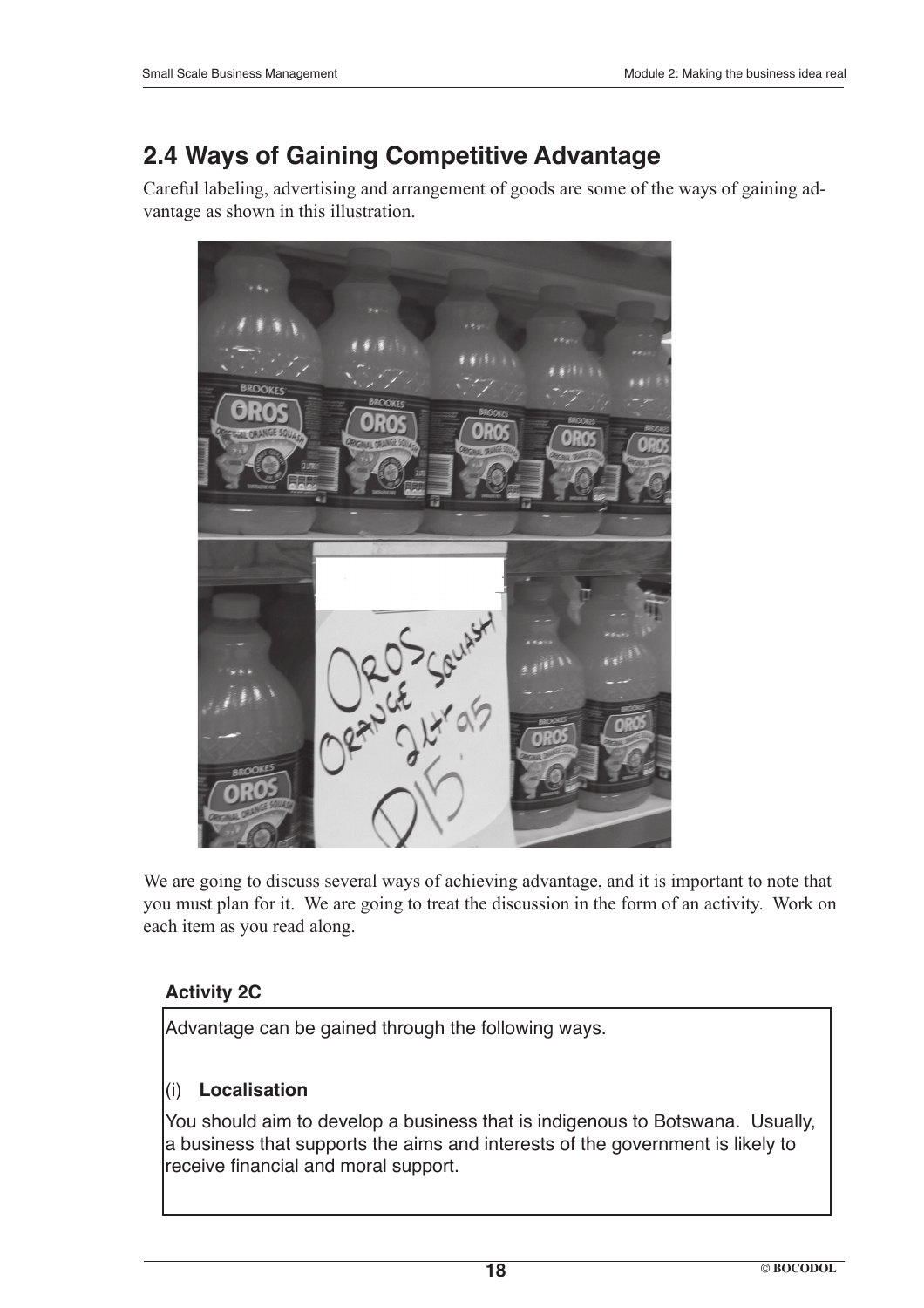Mention **four** types of businesses that are encouraged by the government of Botswana.

\_\_\_\_\_\_\_\_\_\_\_\_\_\_\_\_\_\_\_\_\_\_\_\_\_\_\_\_\_\_\_\_\_\_\_\_\_\_\_\_\_\_\_\_\_\_\_\_\_\_\_\_\_\_\_\_\_\_\_\_\_\_\_

\_\_\_\_\_\_\_\_\_\_\_\_\_\_\_\_\_\_\_\_\_\_\_\_\_\_\_\_\_\_\_\_\_\_\_\_\_\_\_\_\_\_\_\_\_\_\_\_\_\_\_\_\_\_\_\_\_\_\_\_\_\_\_

\_\_\_\_\_\_\_\_\_\_\_\_\_\_\_\_\_\_\_\_\_\_\_\_\_\_\_\_\_\_\_\_\_\_\_\_\_\_\_\_\_\_\_\_\_\_\_\_\_\_\_\_\_\_\_\_\_\_\_\_\_\_\_

\_\_\_\_\_\_\_\_\_\_\_\_\_\_\_\_\_\_\_\_\_\_\_\_\_\_\_\_\_\_\_\_\_\_\_\_\_\_\_\_\_\_\_\_\_\_\_\_\_\_\_\_\_\_\_\_\_\_\_\_\_\_\_

\_\_\_\_\_\_\_\_\_\_\_\_\_\_\_\_\_\_\_\_\_\_\_\_\_\_\_\_\_\_\_\_\_\_\_\_\_\_\_\_\_\_\_\_\_\_\_\_\_\_\_\_\_\_\_\_\_\_\_\_\_\_\_

\_\_\_\_\_\_\_\_\_\_\_\_\_\_\_\_\_\_\_\_\_\_\_\_\_\_\_\_\_\_\_\_\_\_\_\_\_\_\_\_\_\_\_\_\_\_\_\_\_\_\_\_\_\_\_\_\_\_\_\_\_\_\_

\_\_\_\_\_\_\_\_\_\_\_\_\_\_\_\_\_\_\_\_\_\_\_\_\_\_\_\_\_\_\_\_\_\_\_\_\_\_\_\_\_\_\_\_\_\_\_\_\_\_\_\_\_\_\_\_\_\_\_\_\_\_\_

\_\_\_\_\_\_\_\_\_\_\_\_\_\_\_\_\_\_\_\_\_\_\_\_\_\_\_\_\_\_\_\_\_\_\_\_\_\_\_\_\_\_\_\_\_\_\_\_\_\_\_\_\_\_\_\_\_\_\_\_\_\_\_

Select **one** of those businesses and give a reason why the government supports it.

#### (ii) **Closeness to consumers**

 If you are the manufacturing business, you should manufacture products as near as possible to the area in which they are to be sold.

\_\_\_\_\_\_\_\_\_\_\_\_\_\_\_\_\_\_\_\_\_\_\_\_\_\_\_\_\_\_\_\_\_\_\_\_\_\_\_\_\_\_\_\_\_\_\_\_\_\_\_\_\_\_\_\_\_\_\_\_\_\_\_

\_\_\_\_\_\_\_\_\_\_\_\_\_\_\_\_\_\_\_\_\_\_\_\_\_\_\_\_\_\_\_\_\_\_\_\_\_\_\_\_\_\_\_\_\_\_\_\_\_\_\_\_\_\_\_\_\_\_\_\_\_\_\_

\_\_\_\_\_\_\_\_\_\_\_\_\_\_\_\_\_\_\_\_\_\_\_\_\_\_\_\_\_\_\_\_\_\_\_\_\_\_\_\_\_\_\_\_\_\_\_\_\_\_\_\_\_\_\_\_\_\_\_\_\_\_\_

\_\_\_\_\_\_\_\_\_\_\_\_\_\_\_\_\_\_\_\_\_\_\_\_\_\_\_\_\_\_\_\_\_\_\_\_\_\_\_\_\_\_\_\_\_\_\_\_\_\_\_\_\_\_\_\_\_\_\_\_\_\_\_

 Why is it a disadvantage to manufacture products far away from consumers?

#### (iii) **Financial stability**

Before starting the business you should have a stable budget. This helps you to cope with the unexpected changes in the cost of goods you sell. Some of these changes occur overnight and can upset your trading.

\_\_\_\_\_\_\_\_\_\_\_\_\_\_\_\_\_\_\_\_\_\_\_\_\_\_\_\_\_\_\_\_\_\_\_\_\_\_\_\_\_\_\_\_\_\_\_\_\_\_\_\_\_\_\_\_\_\_\_\_\_\_\_

\_\_\_\_\_\_\_\_\_\_\_\_\_\_\_\_\_\_\_\_\_\_\_\_\_\_\_\_\_\_\_\_\_\_\_\_\_\_\_\_\_\_\_\_\_\_\_\_\_\_\_\_\_\_\_\_\_\_\_\_\_\_\_

\_\_\_\_\_\_\_\_\_\_\_\_\_\_\_\_\_\_\_\_\_\_\_\_\_\_\_\_\_\_\_\_\_\_\_\_\_\_\_\_\_\_\_\_\_\_\_\_\_\_\_\_\_\_\_\_\_\_\_\_\_\_\_

How do sudden changes in the cost of goods you trade in affect business?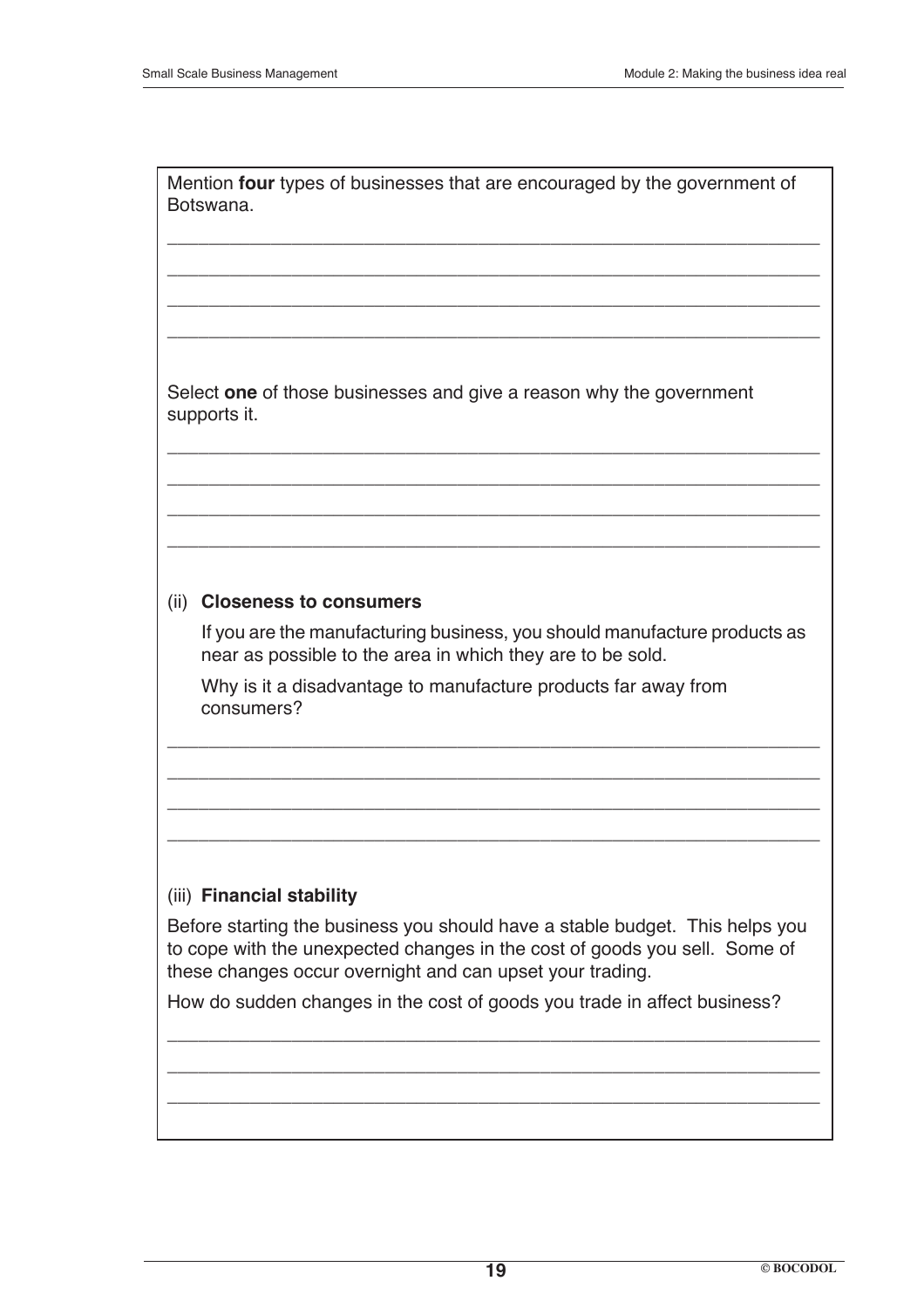Over-borrowing of capital indicates financial instability. In what way does too much dependence on accounts affect business?

\_\_\_\_\_\_\_\_\_\_\_\_\_\_\_\_\_\_\_\_\_\_\_\_\_\_\_\_\_\_\_\_\_\_\_\_\_\_\_\_\_\_\_\_\_\_\_\_\_\_\_\_\_\_\_\_\_\_\_\_\_\_\_

\_\_\_\_\_\_\_\_\_\_\_\_\_\_\_\_\_\_\_\_\_\_\_\_\_\_\_\_\_\_\_\_\_\_\_\_\_\_\_\_\_\_\_\_\_\_\_\_\_\_\_\_\_\_\_\_\_\_\_\_\_\_\_ \_\_\_\_\_\_\_\_\_\_\_\_\_\_\_\_\_\_\_\_\_\_\_\_\_\_\_\_\_\_\_\_\_\_\_\_\_\_\_\_\_\_\_\_\_\_\_\_\_\_\_\_\_\_\_\_\_\_\_\_\_\_\_

\_\_\_\_\_\_\_\_\_\_\_\_\_\_\_\_\_\_\_\_\_\_\_\_\_\_\_\_\_\_\_\_\_\_\_\_\_\_\_\_\_\_\_\_\_\_\_\_\_\_\_\_\_\_\_\_\_\_\_\_\_\_\_

#### (iv) **Introducing new products**.

If you are able to introduce a new product in addition to what you and your competitors already have, that provides you with the same initial benefits as being the first on the market.

\_\_\_\_\_\_\_\_\_\_\_\_\_\_\_\_\_\_\_\_\_\_\_\_\_\_\_\_\_\_\_\_\_\_\_\_\_\_\_\_\_\_\_\_\_\_\_\_\_\_\_\_\_\_\_\_\_\_\_\_\_\_\_

\_\_\_\_\_\_\_\_\_\_\_\_\_\_\_\_\_\_\_\_\_\_\_\_\_\_\_\_\_\_\_\_\_\_\_\_\_\_\_\_\_\_\_\_\_\_\_\_\_\_\_\_\_\_\_\_\_\_\_\_\_\_\_

\_\_\_\_\_\_\_\_\_\_\_\_\_\_\_\_\_\_\_\_\_\_\_\_\_\_\_\_\_\_\_\_\_\_\_\_\_\_\_\_\_\_\_\_\_\_\_\_\_\_\_\_\_\_\_\_\_\_\_\_\_\_\_

\_\_\_\_\_\_\_\_\_\_\_\_\_\_\_\_\_\_\_\_\_\_\_\_\_\_\_\_\_\_\_\_\_\_\_\_\_\_\_\_\_\_\_\_\_\_\_\_\_\_\_\_\_\_\_\_\_\_\_\_\_\_\_

\_\_\_\_\_\_\_\_\_\_\_\_\_\_\_\_\_\_\_\_\_\_\_\_\_\_\_\_\_\_\_\_\_\_\_\_\_\_\_\_\_\_\_\_\_\_\_\_\_\_\_\_\_\_\_\_\_\_\_\_\_\_\_

\_\_\_\_\_\_\_\_\_\_\_\_\_\_\_\_\_\_\_\_\_\_\_\_\_\_\_\_\_\_\_\_\_\_\_\_\_\_\_\_\_\_\_\_\_\_\_\_\_\_\_\_\_\_\_\_\_\_\_\_\_\_\_

\_\_\_\_\_\_\_\_\_\_\_\_\_\_\_\_\_\_\_\_\_\_\_\_\_\_\_\_\_\_\_\_\_\_\_\_\_\_\_\_\_\_\_\_\_\_\_\_\_\_\_\_\_\_\_\_\_\_\_\_\_\_\_

In your type of business, suggest one or two products you could introduce.

Explain how you are the only one able to obtain the products at that point in time.

#### (v) **Pricing of goods**

Businesses selling the same commodities or services are known to have varying prices. If you can lower your prices without losing profitability, you will have an advantage over competitors. Suggest three business methods you can use to sell goods at lower prices than the competitors.

\_\_\_\_\_\_\_\_\_\_\_\_\_\_\_\_\_\_\_\_\_\_\_\_\_\_\_\_\_\_\_\_\_\_\_\_\_\_\_\_\_\_\_\_\_\_\_\_\_\_\_\_\_\_\_\_\_\_\_\_\_\_\_

\_\_\_\_\_\_\_\_\_\_\_\_\_\_\_\_\_\_\_\_\_\_\_\_\_\_\_\_\_\_\_\_\_\_\_\_\_\_\_\_\_\_\_\_\_\_\_\_\_\_\_\_\_\_\_\_\_\_\_\_\_\_\_

\_\_\_\_\_\_\_\_\_\_\_\_\_\_\_\_\_\_\_\_\_\_\_\_\_\_\_\_\_\_\_\_\_\_\_\_\_\_\_\_\_\_\_\_\_\_\_\_\_\_\_\_\_\_\_\_\_\_\_\_\_\_\_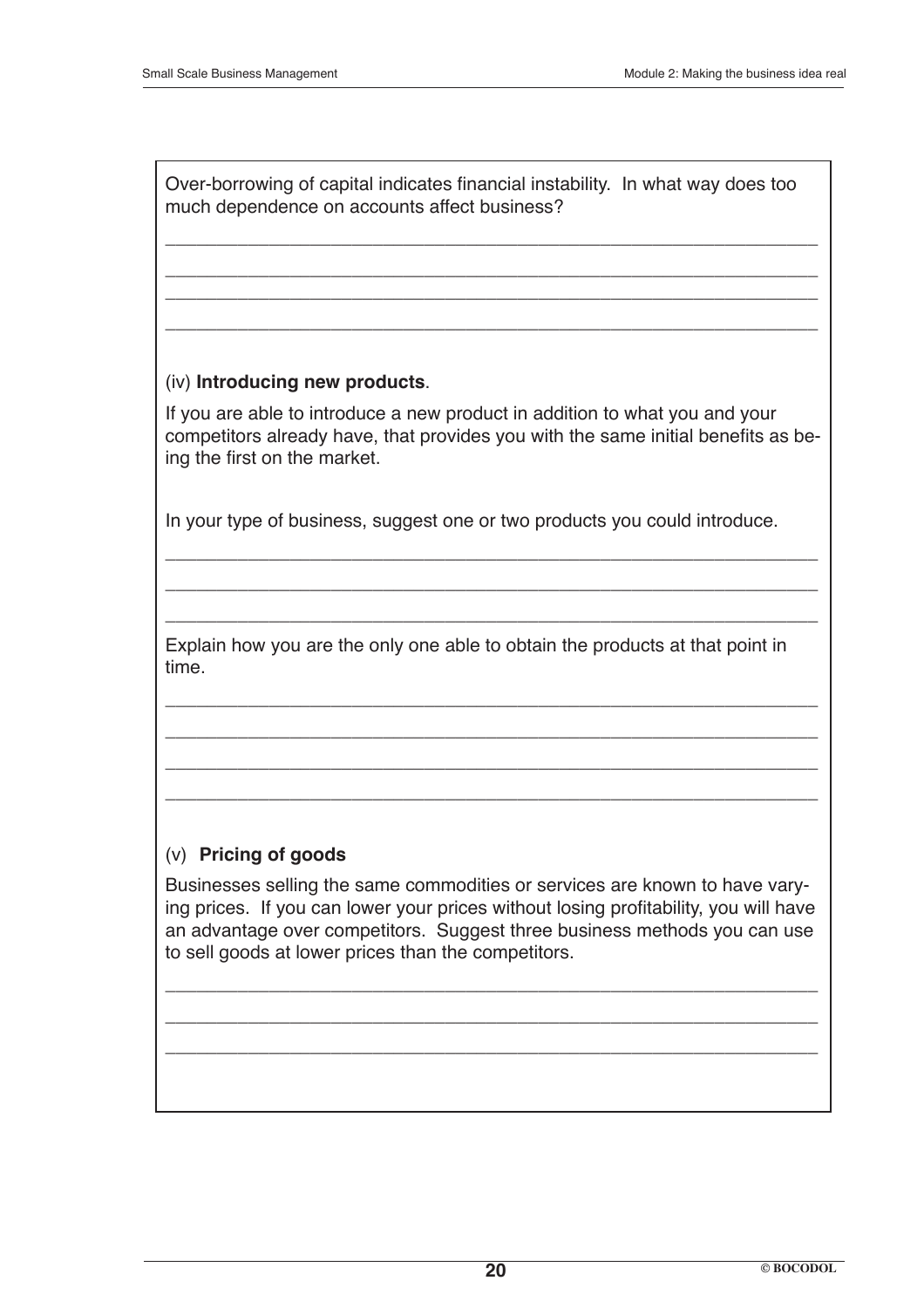(vi) Now suggest one way of gaining advantage you have used in your business. Write a brief explanation about it.

\_\_\_\_\_\_\_\_\_\_\_\_\_\_\_\_\_\_\_\_\_\_\_\_\_\_\_\_\_\_\_\_\_\_\_\_\_\_\_\_\_\_\_\_\_\_\_\_\_\_\_\_\_\_\_\_\_\_\_\_\_\_\_

\_\_\_\_\_\_\_\_\_\_\_\_\_\_\_\_\_\_\_\_\_\_\_\_\_\_\_\_\_\_\_\_\_\_\_\_\_\_\_\_\_\_\_\_\_\_\_\_\_\_\_\_\_\_\_\_\_\_\_\_\_\_\_

\_\_\_\_\_\_\_\_\_\_\_\_\_\_\_\_\_\_\_\_\_\_\_\_\_\_\_\_\_\_\_\_\_\_\_\_\_\_\_\_\_\_\_\_\_\_\_\_\_\_\_\_\_\_\_\_\_\_\_\_\_\_\_

\_\_\_\_\_\_\_\_\_\_\_\_\_\_\_\_\_\_\_\_\_\_\_\_\_\_\_\_\_\_\_\_\_\_\_\_\_\_\_\_\_\_\_\_\_\_\_\_\_\_\_\_\_\_\_\_\_\_\_\_\_\_\_

*Before turning to the end of the topic for suggested answers, spend some time sharing your views with colleagues or other people in business. You will find some of the ideas of great help.*

Assuming that the proposal appears feasible by now, you need to know the specific goals, (the immediate and long term ones). Then you must decide who the workers are going to be to meet the goals. Finally, you should decide on your priorities and make the first move. The business can start.

Let us look at a checklist to assess feasibility of the business.

This checklist can be helpful just to ensure you have taken into account the crucial factors.

- Define the business
- List critical factors
- List your strengths and weaknesses
- List market opportunities and threats
- List competitive advantages and disadvantages
- Estimate costs and returns
- Define what must be done and when it must be done.

### **2.5 What we have learnt**

In this part the main focus was on how feasible your business idea is. To explain that, we examined the following key areas.

- Using the SWOT analysis to determine feasibility
- Critical factors in establishing feasibility
- Using your advantage to enhance success
- How to cultivate advantage over competitors
- The advantages and disadvantages of the proposed business.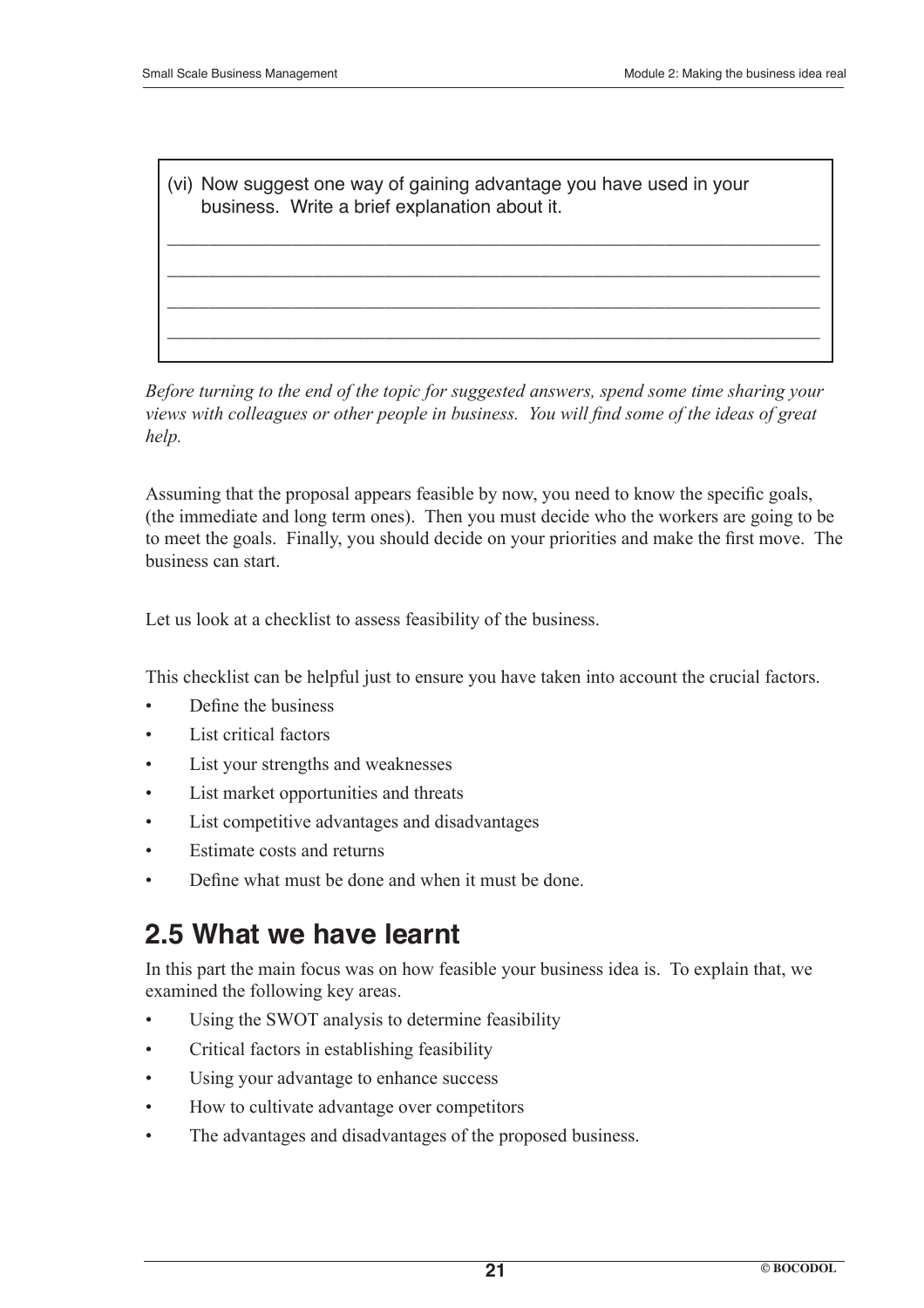### **2.6 Glossary**

| <b>Barriers:</b>    | In business, barriers are the things that prevent you from running the<br>business as you would like to.                                                              |
|---------------------|-----------------------------------------------------------------------------------------------------------------------------------------------------------------------|
| <b>Commodities:</b> | This term is used to refer to the items or products sold in your business.                                                                                            |
| <b>Counter:</b>     | When you counter competition it means you find different but more<br>effective ways of running your business.                                                         |
| <b>Feasible:</b>    | A business idea is said to be feasible when it can be put into practice.                                                                                              |
| <b>Neutralise:</b>  | In business you neutralise competition by running the business better than<br>your competitors                                                                        |
| <b>Threats:</b>     | In business threats refer to those things which are likely to cause problems<br>for you e.g. a new supermarket opening next to you is a threat to your small<br>shop. |

### **2.7 Self-Assessment Exercise**

#### Answer **True/False**

1. Once you have an idea it becomes feasible 2. Competitors can be a threat to the success of a business. 3. The SWOT analysis is useful to those who are starting new businesses only. 4. Distribution networks also include postal communication. 5. It is advisable to focus your attention on a specific market segment than to try and please everybody. 6. It is unnecessary to plan ways of achieving advantage in business. 7. Localisation also means creating employment for the citizens of a country.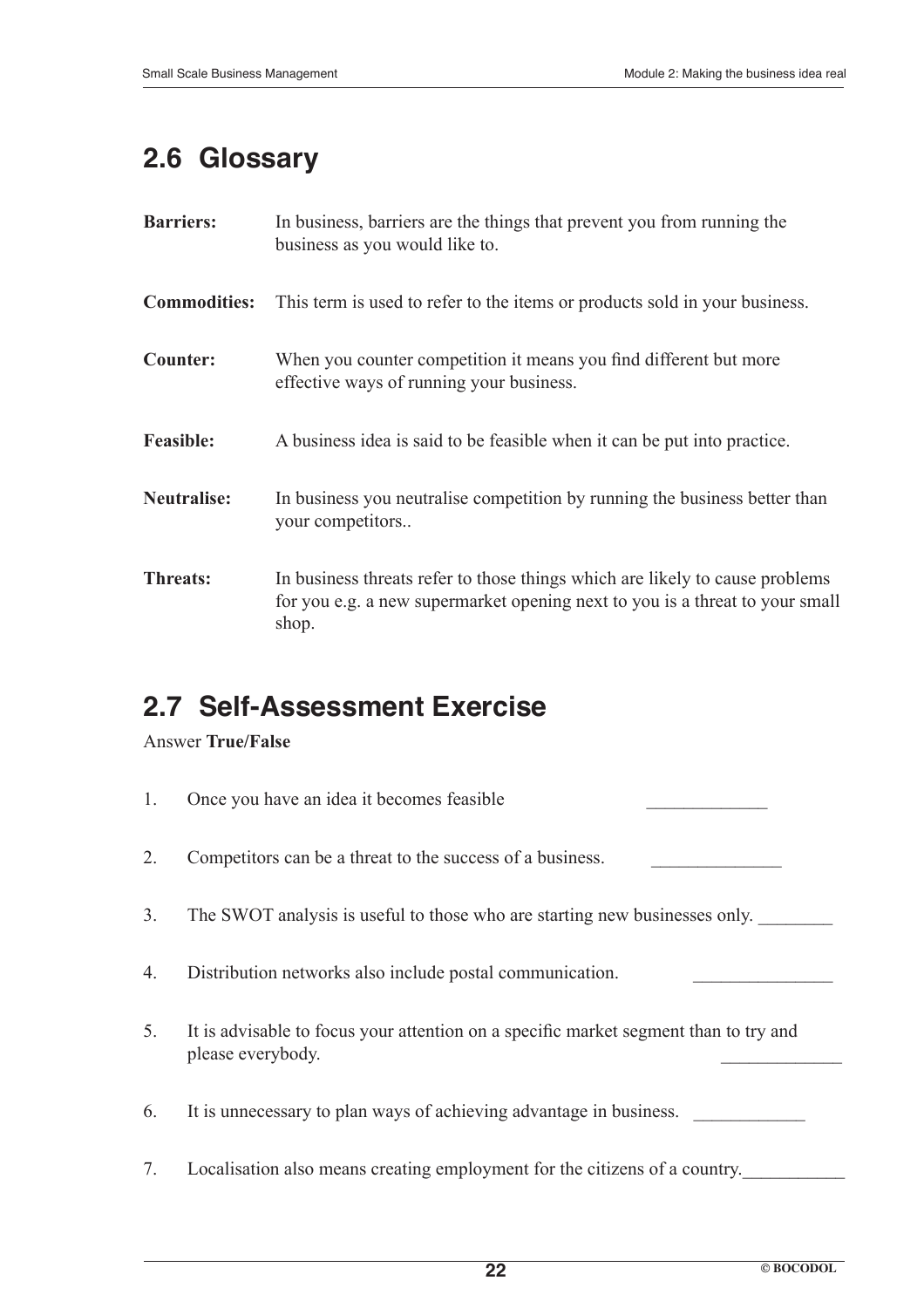- 8. A co-operative is a type of business supported by the Botswana government.\_\_\_\_\_\_\_\_\_\_\_
- 9. A successful business largely depends on credit accounts from suppliers.

10. Lowering of prices can result in competitive advantage.

### **2.8 Suggested Answers to Activities**

#### **Activity 2A**

Imagine someone who lives on a farm, about twelve kilometers from a town. She want to start lodges.

- (ii) Her two strengths are:
	- The land on which to start the project.
	- The capital needed to start.
- (iii) Two possible weaknesses are:
	- lodges will be far away from the population centre.
	- customers incur transport costs.
	- there could be security problems.
- (iv) Possible opportunities could be:
	- you offer better quality facilities
	- the food prepared caters for various population groups.
	- you operate tours which competitors do not offer.
- (v) Possible threat
	- Road not tarred
	- No electricity in the village
	- High crime rate

#### **Activity 2B**

- (i) Two factors that could put you at disadvantages when operating lodges outside town are:
	- negative publicity by competitors: mount effective adverts to attract customers.
	- distance from main road: if funds permit, buy a mini-bus to ferry customers.
- (ii) Factors that put the operator of lodges at an advantage.
	- a lot of space on the farm: you can introduce game viewing and additional recreational facilities not possible in crowded spaces in town.
	- You can grow your own food, thus cut down on cost.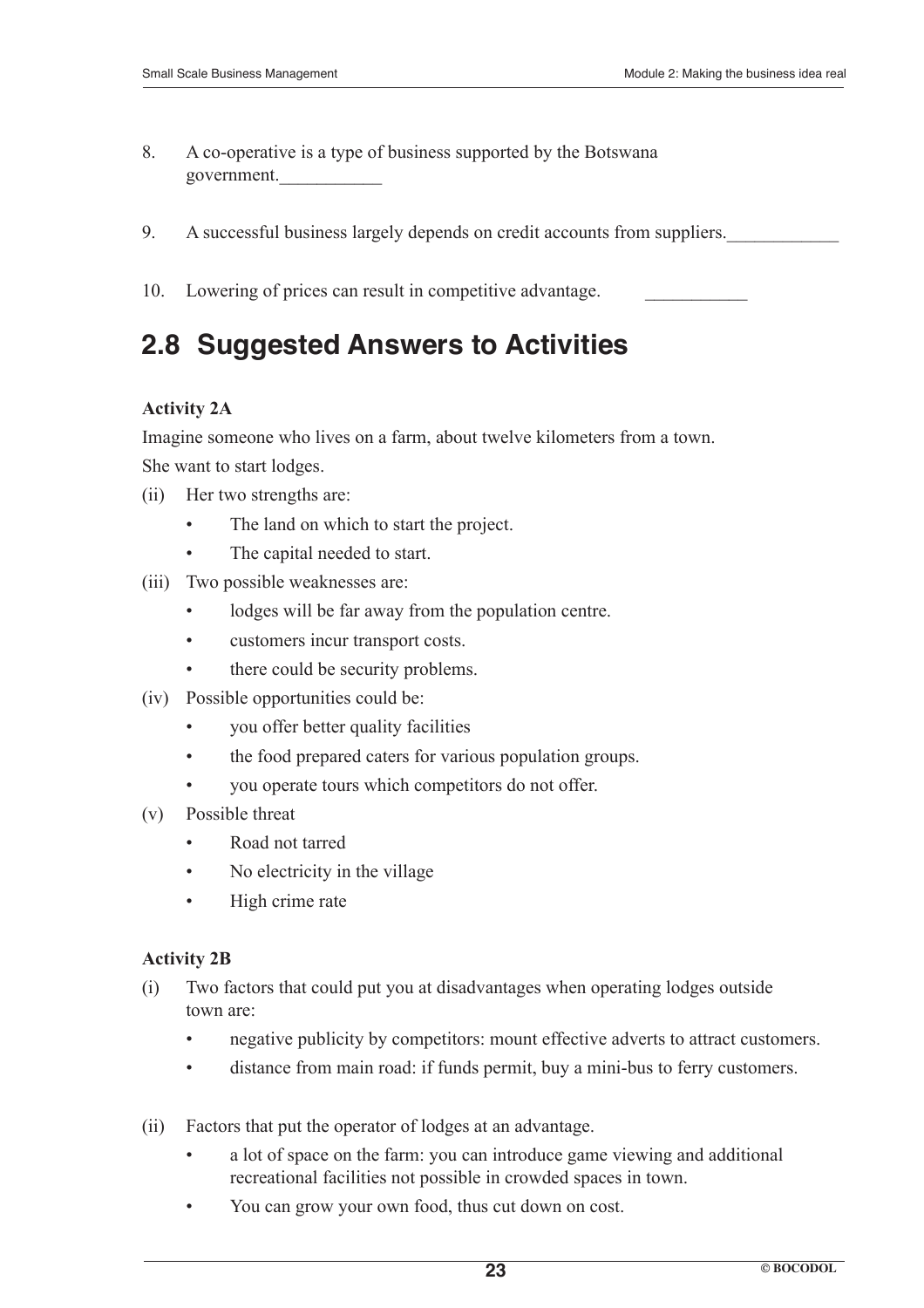#### **Activity 2C**

- (i) Some of the business are:
	- Tourism enterprises
	- Game farming
	- Market gardening
	- Dairy production
	- Poultry farming
	- Fabrics
- (ii) The government supports market gardening because it lessens food shortage in the country.
- (iii) It is a disadvantage to manufacture products far away from consumers because you incur high transport costs.
	- Sudden changes in cost of goods imply you have to raise retail prices. That scares away your customers.
	- The profit you make goes to pay debts, and that does not improve your standard of living.
- (iv) You could introduce cheaper winter jackets in your remote rural shop where others sell more expensive jackets.

 You may be the only one able to obtain the jackets because you buy directly from source somewhere in South Africa, while your competitors are not able to do that.

- (v) Some of the methods are:
	- Ordering directly from manufacturers, which is cheaper.
	- Covering up for lower prices in products that sell faster at a higher price.
	- Giving periodic discount so that the commodity sells faster to recover costs quickly.
- (vi) In nearly every business the idea of a suggestion box encourages customers to give their views about your business. If you act on these views, it is possible to improve business performance.